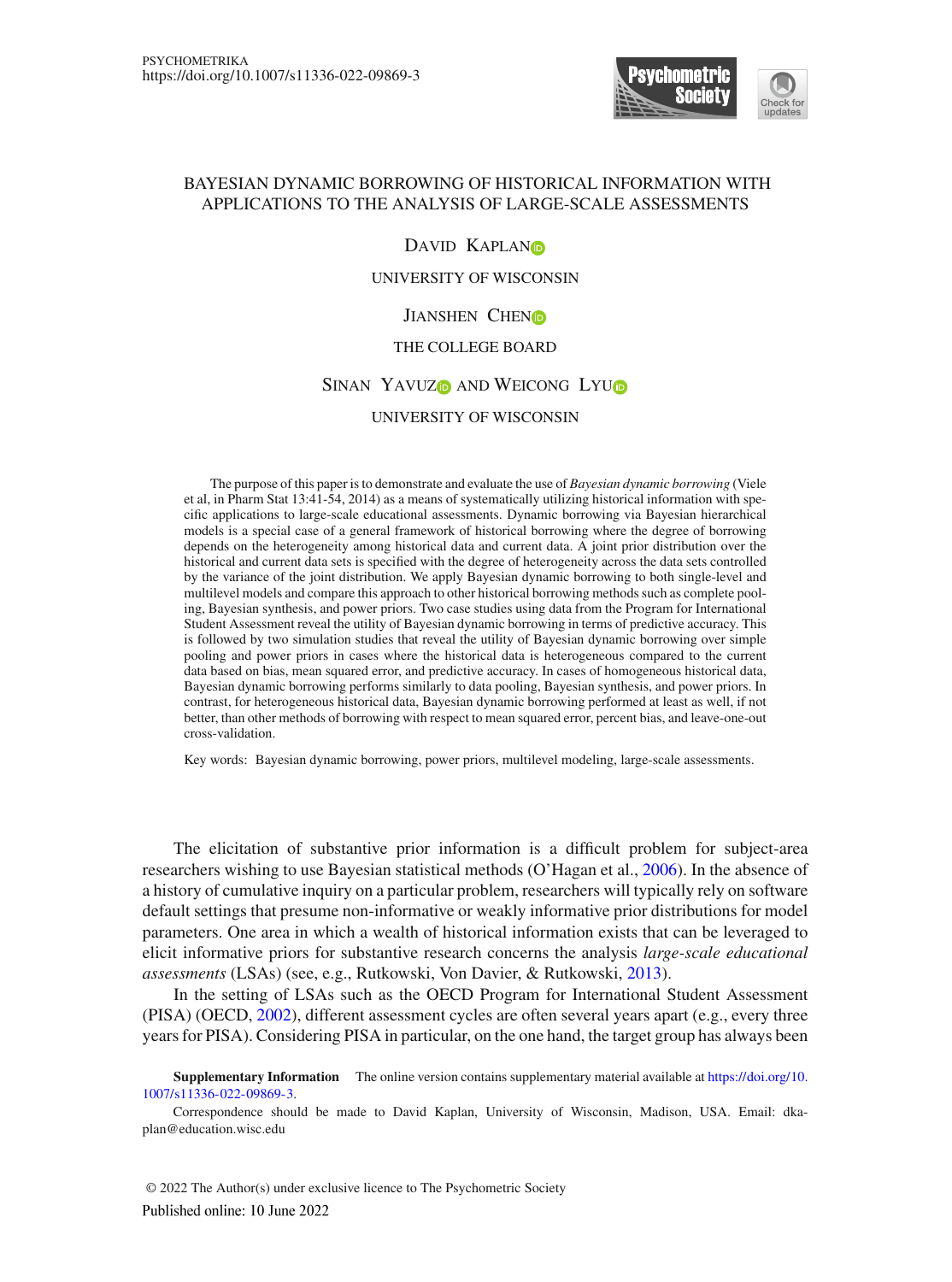in-school 15-year-old students, and many variables of policy importance have been repeatedly measured across cycles such that borrowing across cycles may improve the precision of parameter estimates, particularly when cycles are relatively homogeneous. On the other hand, due to time differences, historical large-scale educational assessment data may likely differ from the new data due to technology advancement (e.g., computer-based assessments versus paper-based assessments), changes in student knowledge structure, or unexpected societal/population changes over the past years, such as the current coronavirus pandemic. These need to be accounted for in historical borrowing to control bias.

To make use of historical information while accounting for the potential endogenous and exogenous changes across assessment cycles, this paper extends the method of *Bayesian dynamic borrowing* (BDB) (Viele et al., [2014](#page-28-3)), originally introduced and applied to clinical trial data, to the context of LSAs through dynamically incorporating historical LSA data with current LSA data. The basic idea is that when the effects of interest in the historical studies are similar to the effects of interest in the new study, the amount of borrowing will be strong and thus the precision of parameter estimates can be improved. When the effects of interest in the historical studies differ greatly from the effects of interest in the new study, the amount of borrowing will be weak and thus the bias due to borrowing can be controlled. Thus, an attractive feature of BDB is that a researcher can account for the fact that not all historical data, even from the same survey program, are of equivalent design or quality. In the case of PISA specifically, the assessment underwent relatively important design changes, and as such, are not perfectly commensurate with earlier cycles of PISA. BDB priors automatically adjust borrowing strength based on the heterogeneity between the historical data sets and the current data through joint prior distributions of historical and current parameters. Also, the hyperpriors of the joint prior distributions can be systematically adjusted to reflect the analysts' degree of confidence in the importance, quality, or comparability of sources of prior data.

It is important to note that a crucial feature of LSAs such as PISA is that they are usually generated from a multistage sampling design. For example, the sampling framework for PISA (OECD, [2019](#page-28-4)) utilizes a two-stage stratified design (see, e.g., Kaplan & Kuger, [2016\)](#page-28-5) for all cycles and most countries. These designs must be accounted for in any statistical modeling effort— Bayesian or otherwise—and certainly they must be addressed when borrowing information from historical data sources of similar design to inform current analyses. More often than not, the proper analytic tool to address substantive questions from large-scale assessments is *multilevel modeling* (Raudenbush & Bryk, [2002](#page-28-6)).

For ease of communication in this paper, and to fix terminology, we will use the term*hierarchical model* in the fully Bayesian sense. That is, Bayesian hierarchical models treat all parameters as random variables described in terms of prior probability distributions, which in turn are described by hyperparameters and hyperprior distributions (Gelman, Carlin, Stern, Vehtari, & Rubin, [2014;](#page-27-0) Kaplan, [2014\)](#page-27-1). We will then use the term *multilevel linear model* (e.g., Raudenbush & Bryk, [2002\)](#page-28-6) to describe a specific Bayesian hierarchical model applicable to substantive problems using large-scale assessments with multilevel structures (e.g., students nested in schools with covariates at each level). For the methods described in this paper, the parameters that control the amount of dynamic borrowing, as well as the parameters of the multilevel models, are all contained within the general framework of Bayesian hierarchical models.

The purpose of this paper is to demonstrate and evaluate BDB through hierarchical models (Viele et al., [2014\)](#page-28-3) as a means incorporating historical data with specific reference to LSAs. BDB is *dynamic* in the sense that prior distributions can vary depending on the heterogeneity between the historical data sets and the current data set of interest. Through jointly modeling of parameters from the historical data sets and the current data set, prior strength depends on the similarity between the historical data and the current data. In contrast, *static* borrowing refers to borrowing based on historical information only (Viele et al., [2014\)](#page-28-3) and thus prior strength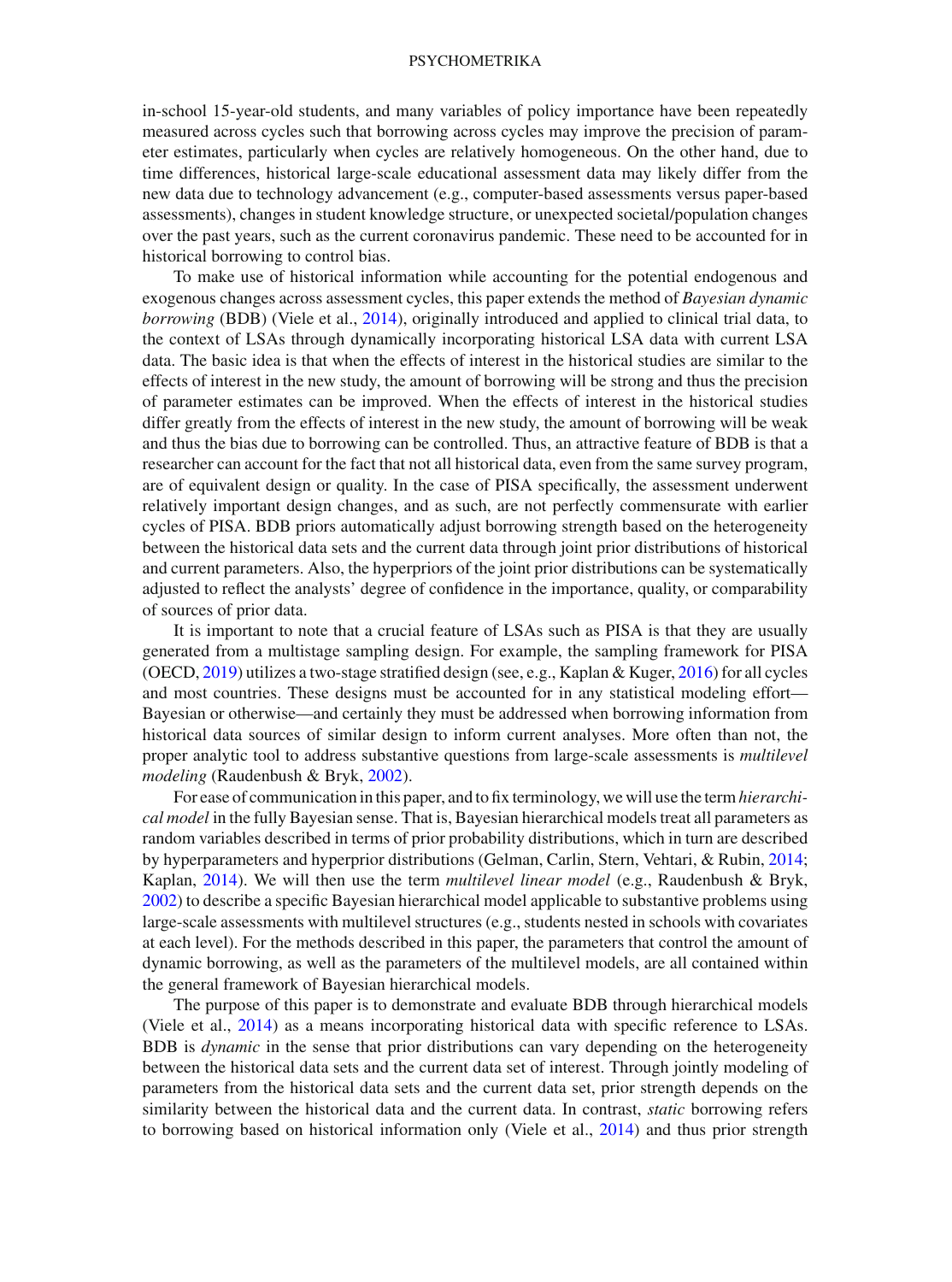does not automatically vary based on the similarity between the historical data and the current data. For example, with *static* borrowing, fixed prior strength might be based on a researcher's judgment about how similar the historical information and current information would be, but this prior strength would not automatically be adjusted based on the heterogeneity between historical data and current data to supplement the researcher's judgment. On the other hand, with *dynamic* borrowing, a hyperprior might be specified to indicate the researcher's judgment regarding the similarity between the historical data and the current data, and also the heterogeneity between the historical data and the current data is accounted for by the joint prior.

The significance of this paper is threefold. First, as noted earlier, LSAs have been in operation for decades, and a wealth of historical information is available that can be used to systematically inform present analyses. For example, as of this writing, PISA has seven cycles of data going back to 2000. The PISA assessment program is the most policy-relevant international large-scale assessment in operation and also very expensive, and so it is important that novel approaches to data analysis that can leverage the information across assessments continue to be developed. As an aside however, BDB is not only applicable to PISA or other comparable LSAs; applications to other types of data collection strategies are possible, and these are highlighted in the Conclusions section. Second, we have observed that although Bayesian methods are increasingly being used in educational research (see, e.g., Kaplan & Park, [2013](#page-28-7); Kaplan, [2016](#page-27-2)), to the best of our knowledge, BDB has never been applied in the context of LSAs wherein it is common for educational outcomes to be modeled as a function of many covariates at both the individual and school level. We note that although a few studies investigated the use of covariates in historical borrowing (e.g., O'Malley, Normand, & Kuntz, [2002;](#page-28-8) Hobbs, Carlin, & Sargent, [2012\)](#page-27-3), these studies were mostly situated in clinical trial contexts, and furthermore, the extension of BDB to multilevel data structures with covariates had not been evaluated. In the case of BDB, although Viele et al. [\(2014](#page-28-3)) examined BDB for estimating the control rate in clinical trials, they pointed out that "the use of covariates in formal borrowing of historical data has seemingly limited investigation/discussion in the literature, revealing a potential research gap" (Viele et al., [2014](#page-28-3) p. 16).Thus, this paper fills a gap in the literature by implementing BDB in large-scale assessments and evaluating the method under the multilevel context with various individual-level and group-level covariates through both real data and simulation studies. Third, an important policy use of LSAs is prediction, and to the best of our knowledge historical borrowing methods generally, and BDB specifically, have not been evaluated in terms of their utility in providing accurate predictions. We examine this issue by evaluating the use of historical borrowing methods in terms of point-wise predictive accuracy using the leave-one-out cross-validation approach (see Vehtari, Gelman, & Gabry [2017](#page-28-9); Vehtari, Gabry, Yao, & Gelman [2019\)](#page-28-10).

The organization of this paper is as follows. In the next section, we situate our paper within the broader literature on historical borrowing with a particular focus on four methods that have been studied in other contexts—namely (a) complete pooling, (b) power priors, (c) Bayesian synthesis of prior information, and (d) Bayesian dynamic borrowing, the latter being the main focus of this study. As a baseline for comparison, we also examine the case where historical data are ignored altogether, namely no historical borrowing. Then, we introduce the basic ideas of BDB. We fix notation and concepts by demonstrating BDB with single-level linear models. This is followed by our extension and implementation of BDB to multilevel data commonly encountered in largescale educational assessments. We motivate our discussion with reference to PISA but we argue that these methods can be applied to other LSAs that follow multistage sampling designs such as TIMSS (e.g., Martin, Mullis, & Hooper [2016\)](#page-28-11) or NAEP (e.g., US Department of Education, [2019\)](#page-28-12) and also to single-level or multilevel multi-cycle surveys in general.

We then present two case studies using data from PISA 2018 as the current data of interest with borrowing from PISA 2003 through PISA 2015. We specify a single-level model in Case Study 1 and a multilevel model in Case Study 2 to examine the impact of selected predictors on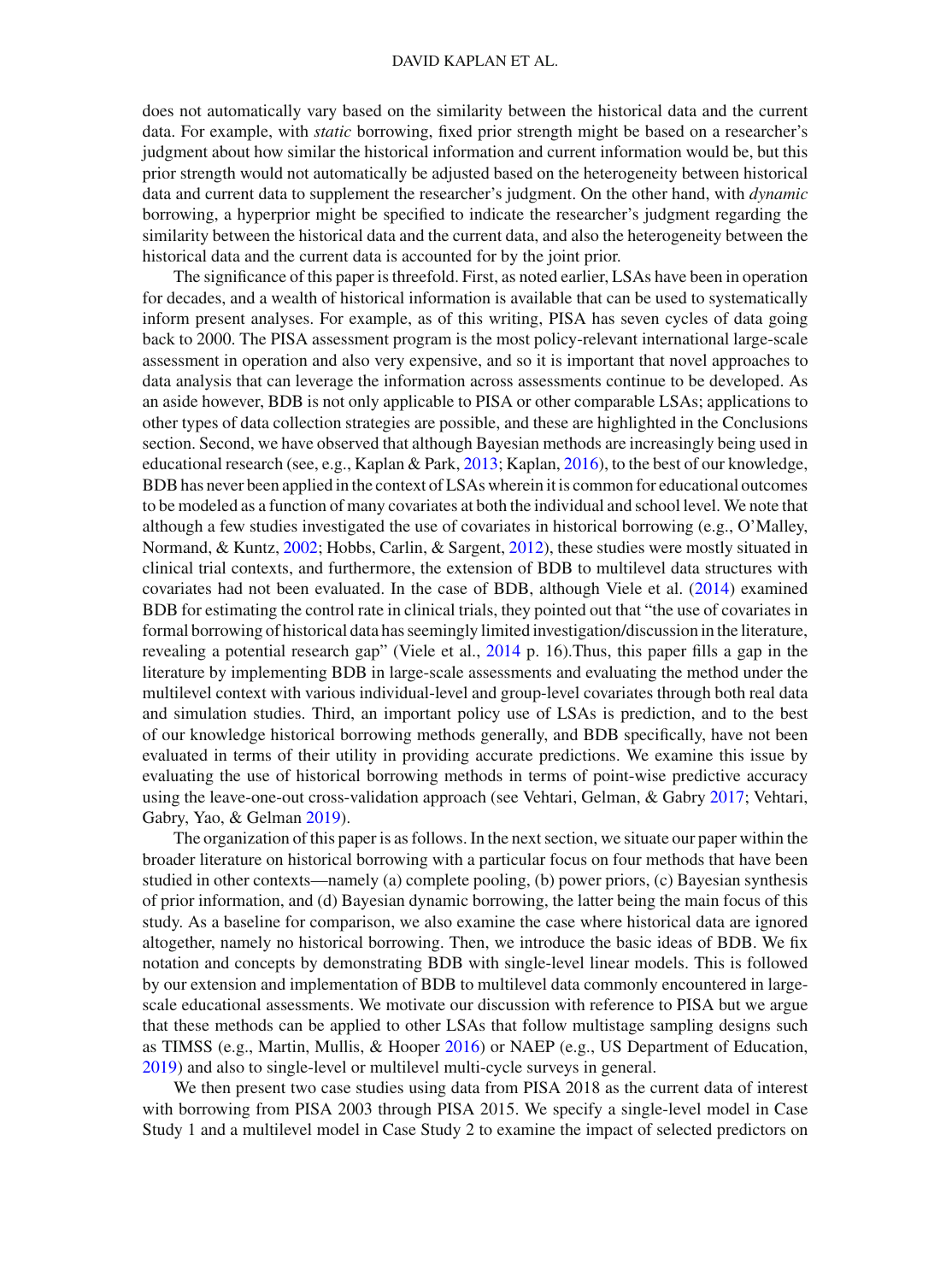mathematics achievement. This is followed by two detailed simulation studies, one using a singlelevel model and the other using a multilevel model, wherein we examine the behavior of BDB under different sample sizes, priors, and degrees of heterogeneity of historical data compared to the current data. Despite large-scale assessments usually having a multilevel data structure, we include the evaluation of dynamic borrowing in single-level models for potential applications to other research areas. We then conclude with a summary of practical conditions under which borrowing information from historical data provides optimal results for current analyses.

## 1. Review of Methods for Historical Borrowing

Our paper is situated within the framework of *historical borrowing*, which has long been applied in the clinical trials field (e.g., Pocock, [1976;](#page-28-13) Hobbs, Carlin, Mandrekar, & Sargent [2011;](#page-27-4) Hobbs et al., [2012;](#page-27-3) Schmidli et al., [2014](#page-28-14); Viele et al., [2014](#page-28-3)). The basic idea is that so-called "standard care" control groups from previous trials can be incorporated into a current study to increase the precision of parameter estimates and also possibly reduce the number of individuals assigned to the control group, thereby lowering cost. However, one of the major challenges for historical borrowing is to decide precisely how to borrow information from historical controls. Specifically, the difficulty with historical borrowing lies in how to determine the similarity between historical studies and the current study and thus determine the amount of borrowing.

This paper focuses specifically on dynamic borrowing using Bayesian hierarchical models as described in Viele et al. [\(2014\)](#page-28-3), which will be elaborated later in this paper, but it should be noted that this kind of borrowing is not the only method in which historical data can be directly incorporated into current analyses. We review a selected set of methods next.

#### *1.1. Data Pooling: Integrative Data Analysis*

A general framework for combining information from previous studies and which has gained popularity in the social and behavioral sciences is referred to as *integrative data analysis* (IDA) (Curran & Hussong, [2009](#page-27-5), see also; Bainter & Curran, [2015\)](#page-27-6); also referred to in the clinical trails literature as *individual participant data* or *mega-analysis* (see, e.g., Sung et al., [2014](#page-28-15); Tierney et al., [2015](#page-28-16)). Integrative data analysis is a static borrowing procedure that was developed, in part, to motivate the psychology community (and developmental psychologists in particular) to consider pooling multiple sources of data in their studies. Under the assumption that the data sets to be integrated are from comparable populations, and items are either identical or can be placed on the same scale via item response theory methods, the IDA framework advocates the pooling of the data. Data pooling is straightforward to implement and applicable to multilevel settings such as LSAs. Therefore, we include complete pooling of historical data sets as one kind of static borrowing scenario and compare it to BDB.

## *1.2. Bayesian Synthesis*

An approach advocated by Marcoulides [\(2017\)](#page-28-17) and referred to as *Bayesian synthesis* represents classical Bayesian updating and pools information from historical data sources through the sequential specification of priors from previous analyses. In other words, the posterior results of an analysis from one data set serve as the priors for another analysis, and the posterior results from that analysis serves as the priors for the subsequent analysis, and so on until a final posterior distribution is obtained. Marcoulides [\(2017\)](#page-28-17) refers to this as *augmented data-dependent priors*. According to Marcoulides [\(2017\)](#page-28-17), assuming that the data sets are exchangeable, in the sense that the labels of the data sets can be permuted without changing the impact of the sequence of priors, then Bayesian synthesis has been shown through simulation studies to provide estimates that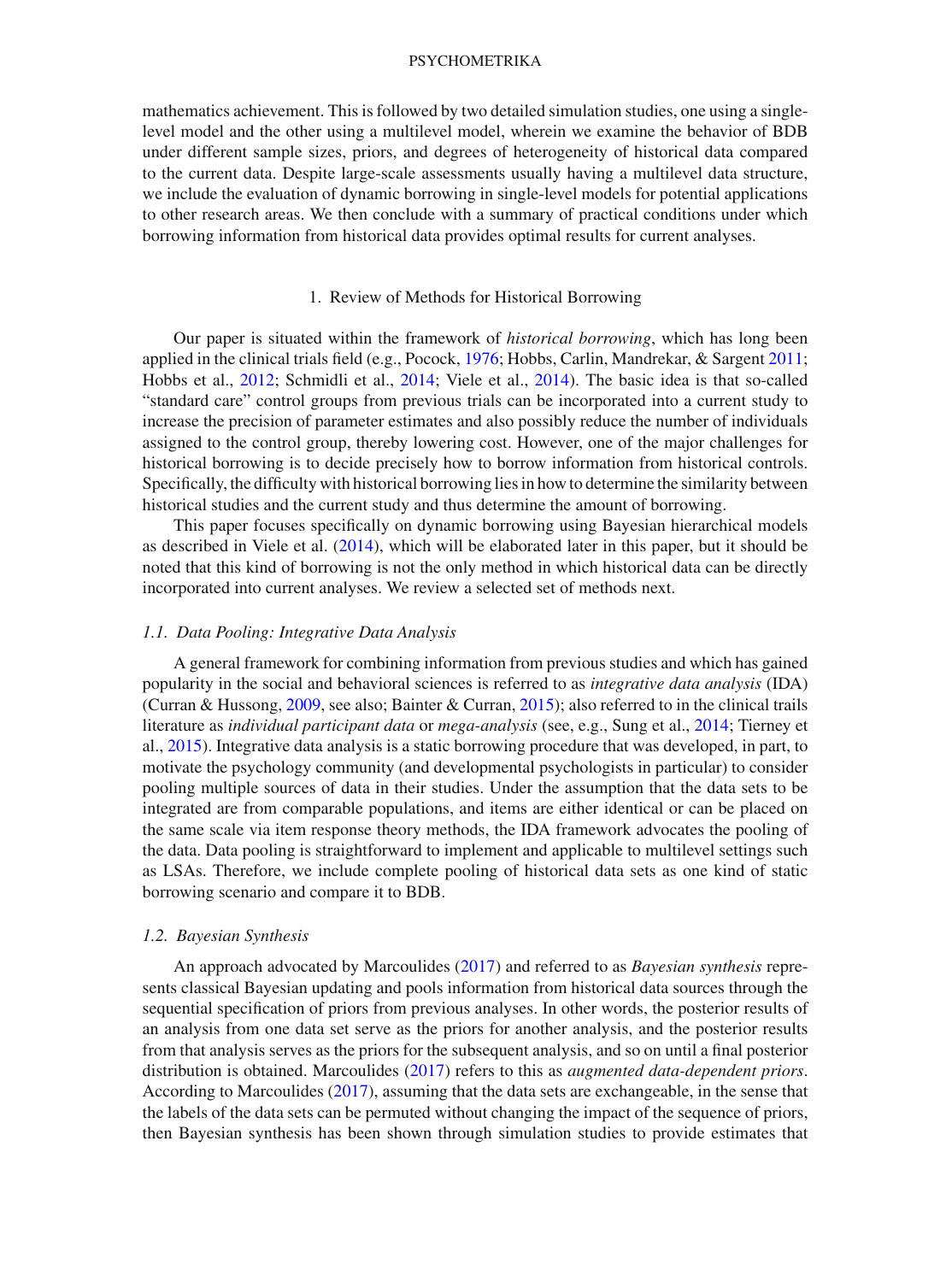recover the true population parameter, particularly in large samples. For this paper, we examine a special case of Bayesian synthesis whereby the average parameter estimates across the historical cycles are used as informative priors for the current cycle of data.

#### *1.3. Power Priors*

Finally, a method that is popular in the biomedical sciences and beyond is referred to as the *power prior*. The power prior can trace its current formulation to the work of Ibrahim and Chen [\(2000\)](#page-27-7) and Chen, Ibrahim, and Shao [\(2000\)](#page-27-8). More recently, Ibrahim, Chen, Gwon, and Chen [\(2015\)](#page-27-9) provided a discussion of theory and applications of the power prior to problems in various areas including human genetics, environmental science, clinical trials, and psychology. The intention of the power prior is to provide a systematic method of eliciting informative priors using historical data (see Ibrahim et al., [2015](#page-27-9), for a detailed literature review).

Following Ibrahim and Chen [\(2000](#page-27-7)), let  $D^0 = (n^0, y^0, x^0)$  denote the current data set and  $D^h = (n^h, y^h, x^h)$  denote a single historical data set, where  $n^0, y^0$ , and  $x^0$ , are the sample size, outcome, and predictors in the current data. Similar notation holds for the historical data set. The power prior distribution for a (possibly vector-valued) parameter of interest in the current study  $\theta^0$  is

<span id="page-4-0"></span>
$$
p(\theta^0 | D^h, a^h) \propto p(D^h | \theta^0)^{a^h} p(\theta^0 | \omega^0), \tag{1}
$$

where  $p(\theta^0|\omega^0)$  is the *initial prior* elicited before the historical data are observed,  $\omega^0$  is a hyperparameter for the initial prior, and *a<sup>h</sup>* is a scalar prior parameter that is used to weight the historical data relative to the probability of the current data. More specifically, the hyperparameter  $\omega^0$  controls the impact of  $p(\theta^0|\omega^0)$  on the entire prior and  $a^h$  controls the influence of the historical data on  $p(\hat{\theta}^0|D^h, a^{\hat{h}})$ . That is, the parameter  $a^h$  serves as a relative precision parameter for the historical data. Notice that when  $a^h = 0$ , the prior does not depend on the historical data and when  $a<sup>h</sup> = 1$ , the power prior distribution [\(1\)](#page-4-0) is simply the posterior distribution from the previous study. Furthermore, the power prior in [\(1\)](#page-4-0) can be easily extended to multiple historical data sets. Let  $H$  ( $h = 1, 2, \ldots, H$ ) represent the number of historical data sets, such as the past cycles of PISA. Then,

$$
p(\theta^0 | D^h, a^h) \propto \bigg(\prod_{h=1}^H \left[p(D^h | \theta^0)\right]^{a^h} p(\theta^0 | \omega^0)\bigg). \tag{2}
$$

Traditional power priors are inherently *static* insofar as the current data are not directly incorporated into the power prior itself. Hobbs et al. [\(2011](#page-27-4), [2012](#page-27-3)) proposed dynamic borrowing versions of power priors, referred to as *commensurate priors*, where the coefficient used to downweight the historical data is viewed as random and estimated based on a measure of the agreement between the current and historical data. Specifically, Hobbs et al. [\(2011](#page-27-4)) proposed commensurate priors where the prior mean for the current parameters of interest is conditional on the historical population mean and the prior precision  $\tau$ , referred to as *commensurability* parameter, reflects the commensurability between the current and historical parameters (equation 4 in their paper). Hobbs et al. [\(2011\)](#page-27-4) evaluated the commensurate priors in a scenario of borrowing one historical trial to analyze a single-arm trial. However, as discussed in Hobbs et al. [\(2012\)](#page-27-3), the commensurate prior models in Hobbs et al. [\(2011](#page-27-4)) had the problems that diffuse priors could actually become undesirably informative and that the historical likelihood was considered as a component of the prior rather than data. Therefore, Hobbs et al. [\(2012\)](#page-27-3) proposed modified commensurate priors that incorporated historical data as part of the likelihood for the current parameter estimation and had empirical and fully Bayesian modifications for estimating the commensurate parameter  $\tau$ . They also extended the method to general and generalized linear mixed regression models in the context of two successive clinical trials. The modified commensurate prior models in Hobbs et al. [\(2012](#page-27-3)) were compared to several meta-analytic models where priors for the historical parameters and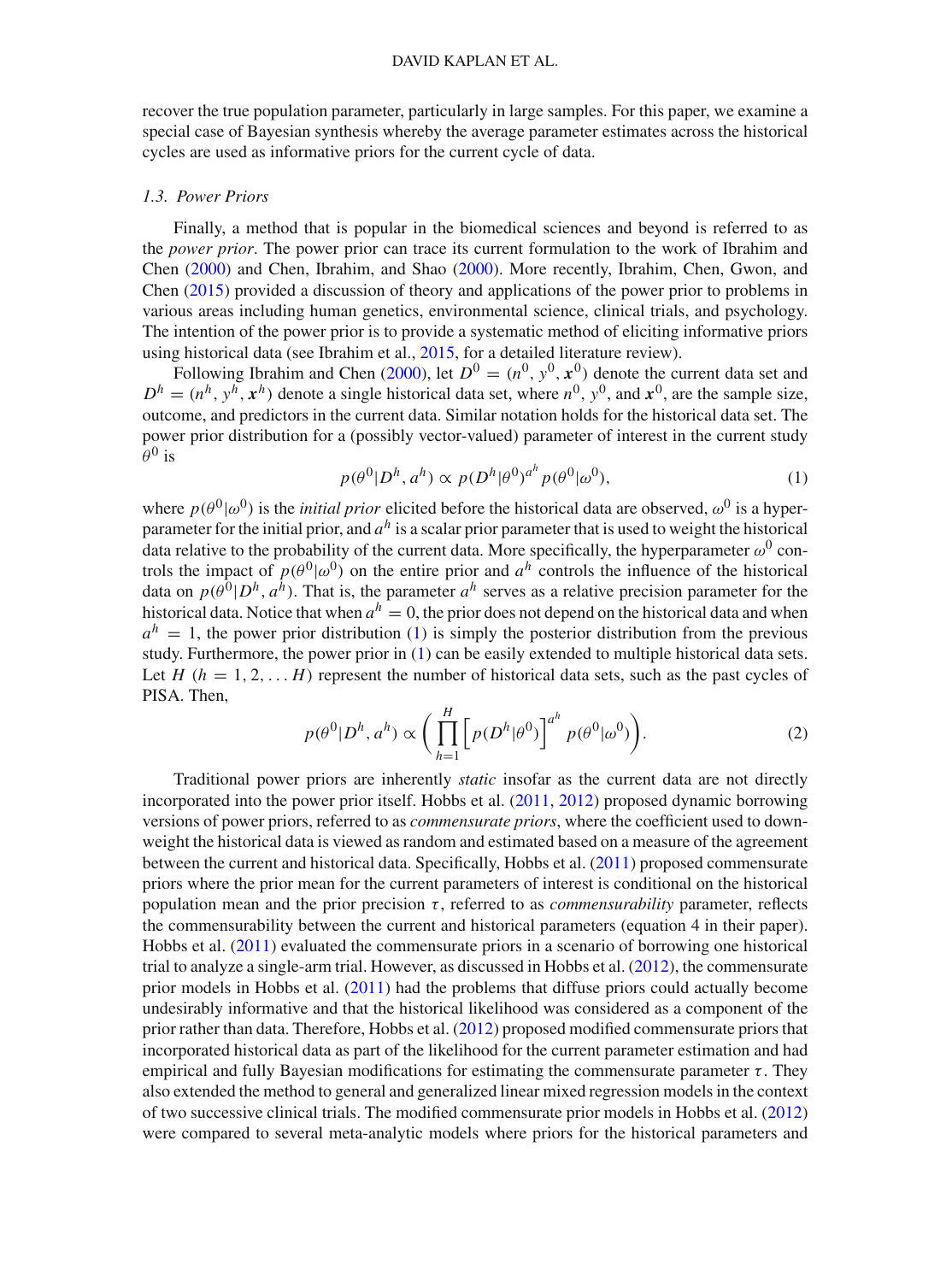current parameters were jointly modeled, but historical data was not incorporated in the likelihood of the current parameter estimation and thus the priors were not commensurate or dynamic. Commensurate priors in Hobbs et al. [\(2012](#page-27-3)) were shown to provide more bias reductions compared to several meta-analytic approaches they evaluated. The bias reduction was larger when there was only one historical study compared to when there were two and three historical studies.

A relatively recent *dynamic* version of the power prior was considered by Liu [\(2018\)](#page-28-18), in which the power prior parameter is a continuous function of the *p*-value used to test the null hypothesis that the current data are equivalent to the historical data. Even more recently, Thompson et al. [\(2021](#page-28-19)) demonstrated another type of dynamic power prior where the power parameter is determined based on similarity between part of the current data available at an interim look and the historical outcome data. Then, a new measure of similarity between the current (interim) and prior data is proposed with a pre-specified clinical similarity region deemed appropriate by clinicians. Note that these dynamic power prior methods are specific to the clinical research area. Extension of these methods to other contexts such as large-scale assessments requires considering specific characteristics of data/model (e.g., data/model type, timeline of data collection, etc.) and the availability of collaborative resources (e.g., subject experts) in those areas and is beyond on the scope of this study.

Considering that the literature on dynamic power priors is sparse and applies specifically to clinical trials only, in this paper, we compare BDB with the traditional power prior as it has been much widely implemented beyond clinical trials and into fields such as genetics, health care, psychology, environmental health, engineering, economics, and business (Ibrahim et al., [2015](#page-27-9)).

Regarding the comparisons among different borrowing methods, a recent review and tutorial by Du et al. [\(2020](#page-27-10)) provided insights into the use of the methods discussed in the context of comparing two independent or matched group means. Du et al. [\(2020\)](#page-27-10) examined the behavior of four methods of data synthesis: (a) meta-analysis, in which results at the individual study level are aggregated and summarized, (b) integrative data analysis, which, as described above, combines data from multiple studies into a single large data set for analysis, (c) data fusion based on *augmented data-dependent priors* (AUDP) (see Marcoulides [2017](#page-28-17)), where each studies information is sequentially included in the analysis and the contribution of each study is summarized, and (d) data fusion using *aggregated data-dependent priors* (AGDP), where parameter estimates from a set of studies are aggregated (such as calculating the mean) and then used as hyperparameters for a focal study.<sup>1</sup>

Utilizing real data for the purposes of the tutorial, and examining a number of different data structures, including multilevel data similar to large-scale assessment data structures, Du et al. [\(2020](#page-27-10)) recommend avoiding AGDP because of the wide credible intervals they found in the case study and the sensitivity of the results to the choice of the focal study. If raw data are available, Du et al. [\(2020\)](#page-27-10) recommend the use of IDA or AUDP. If only effect sizes are available, Du et al. [\(2020](#page-27-10)) recommend meta-analysis or AUDP. In conclusion, Du et al. [\(2020](#page-27-10)) advise researchers to carefully choose the method that aligns most closely to their research questions.

For the present study, we build on Du et al. [\(2020](#page-27-10)) in following ways. First, our focus is specifically on Bayesian dynamic borrowing that Du et al. [\(2020](#page-27-10)) did not study. Second, we compare BDB with data pooling (IDA), Bayesian synthesis in the form of Du et al.'s [2020](#page-27-10) AGDP, and power priors because these methods are quite popular and it is not known a priori whether they will perform the same, better, or worse than BDB. Third, in addition to common ways to evaluate statistical methods (e.g., bias, MSE), we examine these historical borrowing methods in terms of predictive performance, which we believe has not been examined before in this context. Finally, we examine these methods in the context of meaningful case studies, but also, as recommended by

<span id="page-5-0"></span><sup>&</sup>lt;sup>1</sup>The use of the term *data fusion* by Du et al. [\(2020](#page-27-10)) should not be confused with the use of the term by Rässler [\(2002\)](#page-28-20) or Rubin [\(1986\)](#page-28-21) which focuses on the creation of synthetic data sets using a variety of different matching algorithms.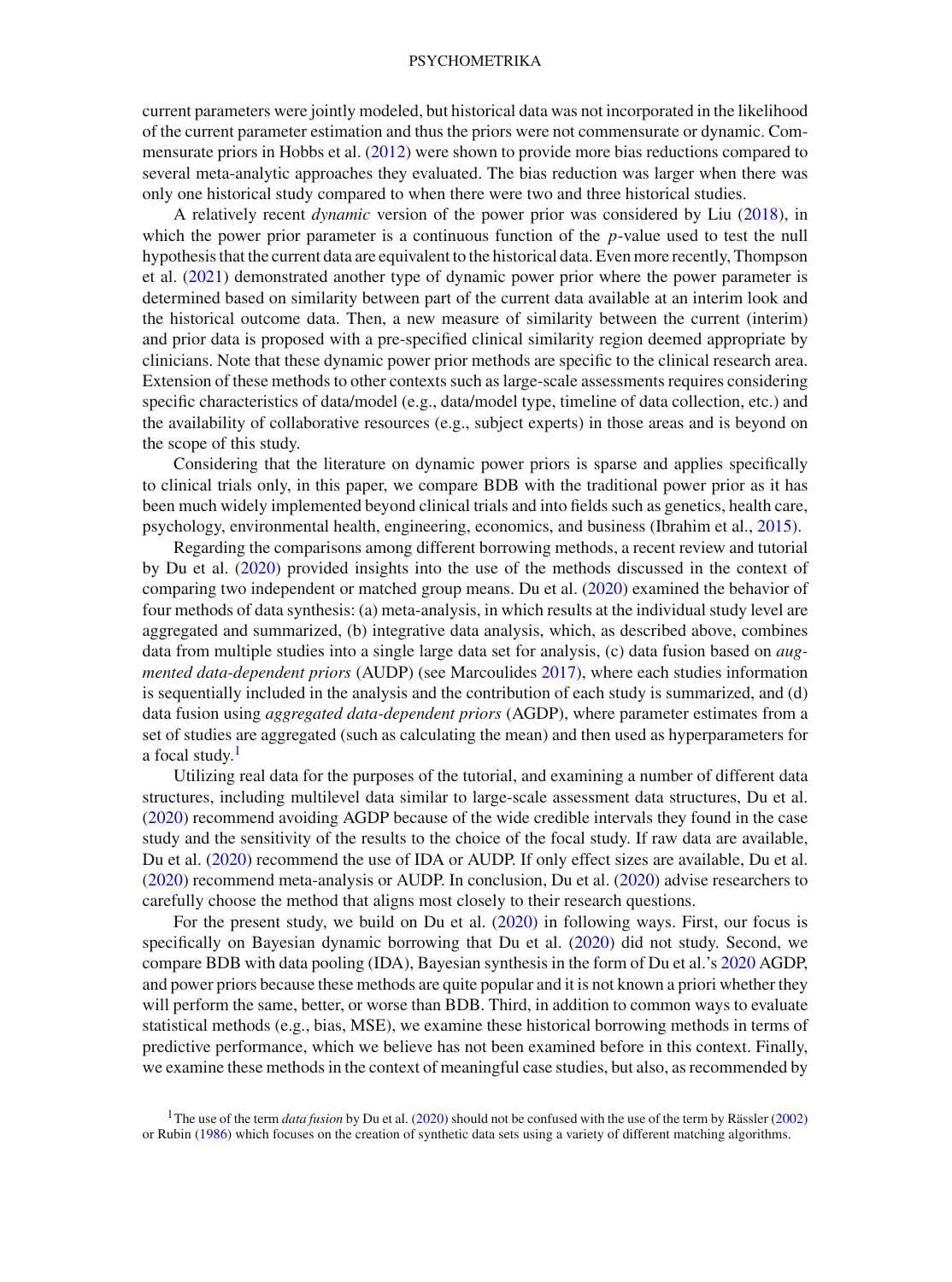Du et al. [\(2020\)](#page-27-10), we supplement our case studies with simulation studies to provide a controlled evaluation of the methods.

## 2. Bayesian Dynamic Borrowing

As noted earlier, the focus of this paper is specifically on *Bayesian dynamic borrowing* with comparisons to integrative data analysis, Bayesian synthesis, and power priors. Viele et al. [\(2014\)](#page-28-3) proposed the idea of *Bayesian dynamic borrowing*, which incorporates heterogeneity between the historical data and the current data into the specification of the prior such that there would be strong borrowing when the historical data and the current data agree with each other and weak borrowing when there are large discrepancies between the historical and current data. Particularly, Viele et al. [\(2014](#page-28-3)) evaluated BDB in the context of case–control clinical trials and compared it to no borrowing, pooling, single-arm trial, test-then-pool, and power priors under different heterogeneity conditions for estimating a single parameter of interest, the control proportion. Overall, BDB performed as well as pooling under homogeneous conditions and better than pooling and closer to no borrowing under heterogeneous conditions. Variations were observed when different BDB hyperpriors were used.

## *2.1. Unique Features of BDB*

Bayesian dynamic borrowing as proposed in Viele et al. [\(2014\)](#page-28-3) and extended and evaluated in this paper, differs from the borrowing methods discussed in the previous section in several important ways. The key difference is that BDB incorporates the heterogeneity between the historical data and the current data through the specification of a hierarchical prior. First, similar to data pooling, BDB makes use of all of the data, but focuses attention on the joint prior distribution of the parameters of interest. In this sense, BDB does not pool all of the observations into one data set, but rather incorporates data similarity directly into the joint prior distribution.

Second, unlike traditional power priors that are based on historical data only, dynamic borrowing accounts for the agreement between the historical data and the current data. Unlike commensurate priors where current prior mean is conditional on historical population mean obtained based on historical data (Hobbs et al., [2011;](#page-27-4) [2012\)](#page-27-3), BDB priors jointly model both historical parameters and current parameters, which follow the same prior mean. But consistent with Hobbs et al. [\(2012](#page-27-3)), BDB allows historical data contributing to the current likelihood estimation. Evaluating commensurate priors to the context of large-scale assessments would warrant for further research.

Third, dynamic borrowing differs from Bayesian synthesis insofar as priors are not just based on historical data, which does not directly or simultaneously account for heterogeneity of the historical and current data sets. Rather, dynamic borrowing utilizes all data simultaneously and the assessment of heterogeneity across the data sets is controlled by the variance of the joint distribution of the model parameters across all of the data sets.

Our paper contributes to the literature on historical borrowing by extending and demonstrating the use of BDB described in Viele et al. [\(2014](#page-28-3)) to higher-dimensional multilevel data structures with many covariates. We believe BDB is relatively intuitive and easy to implement in largescale assessments and education research areas. In addition, we compare BDB to the case of no borrowing and to complete pooling, all within two substantively meaningful case studies and two large simulation studies. Finally, we focus not only on typical measures of bias and mean squared error, but also on predictive criteria using cross-validation measures.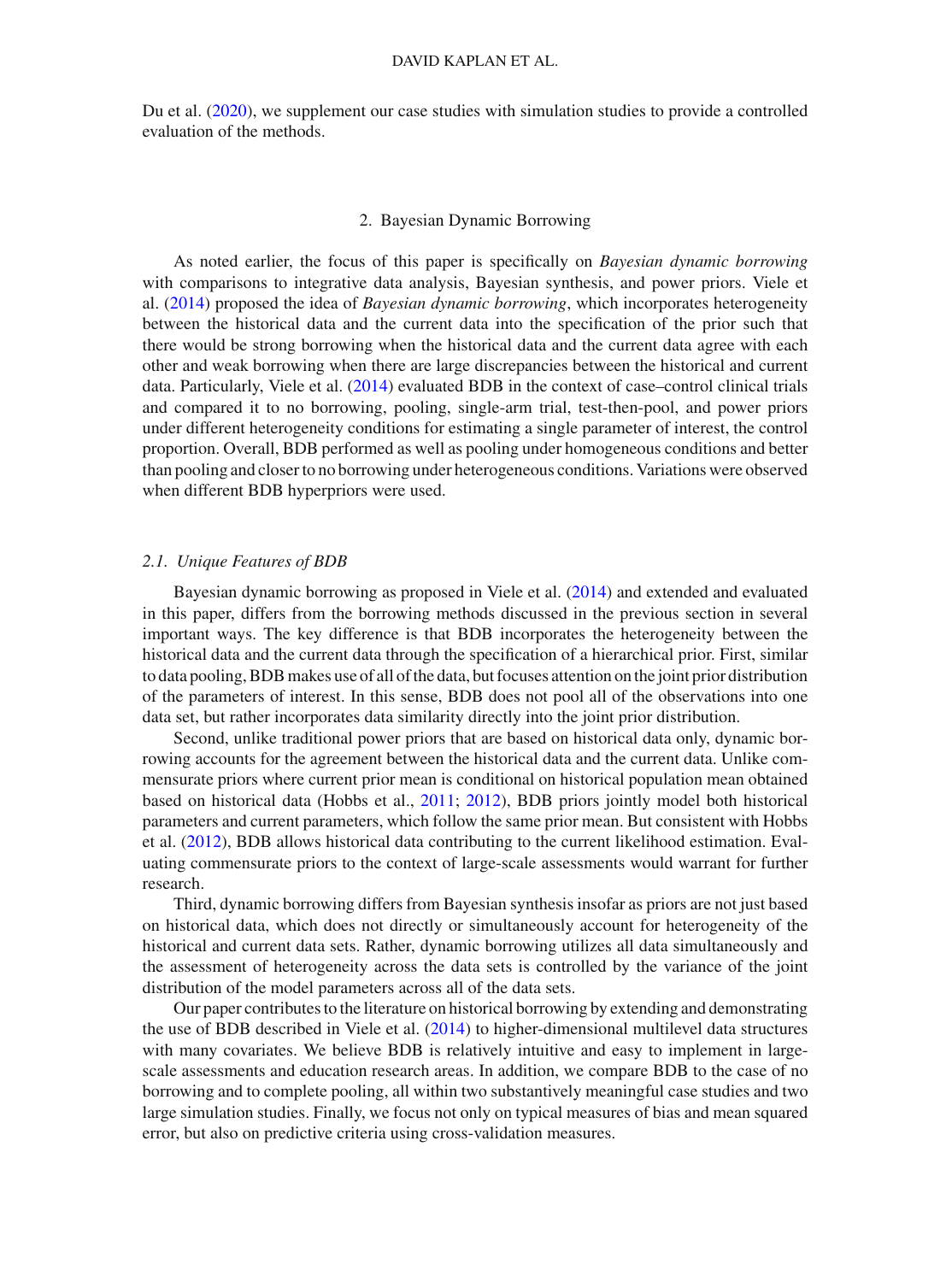#### 3. Bayesian Dynamic Borrowing for Single-Level Linear Models

Expanding on the notation in Viele et al. [\(2014\)](#page-28-3) for single-level linear models, let *β* be a vector of regression coefficients of interest. In our case study below, *β* contains the coefficients relating mathematics achievement scores to a set of student-level demographic and contextual variables. Let *H* denote the number of available historical cycles of data  $D^H$  ( $h = 1, 2, ..., H$ ), for example, past cycles of PISA, and  $\beta^1, \beta^2, \ldots, \beta^H$  be the parameters of interest in each historical data set, where it is assumed that there are at least some (if not many) variables that are measured across cycles - a not unreasonable assumption in large-scale assessments. Furthermore, let  *be the parameters of interest in the current data set*  $*D*<sup>0</sup>$ *. Note that*  $*β*$  *can be a scalar. Then,* dynamic borrowing follows a Bayesian hierarchical structure and can be specified as follows:

<span id="page-7-2"></span>
$$
\boldsymbol{\beta}^0, \boldsymbol{\beta}^1, \dots, \boldsymbol{\beta}^{H-1}, \boldsymbol{\beta}^H \sim N(\boldsymbol{\mu}_{\boldsymbol{\beta}}, \boldsymbol{\Sigma}_{\boldsymbol{\beta}}),
$$
\n(3)

and  $\Sigma_{\beta}$  is an  $(H + 1) \times (H + 1)$  covariance matrix written as

<span id="page-7-0"></span>
$$
\Sigma_{\beta} = \begin{bmatrix} \Sigma_{\beta}^{0} & 0 & \dots & 0 & 0 \\ 0 & \Sigma_{\beta}^{1} & \dots & 0 & 0 \\ \vdots & \vdots & \ddots & \vdots & \vdots \\ 0 & 0 & \dots & \Sigma_{\beta}^{H-1} & 0 \\ 0 & 0 & \dots & 0 & \Sigma_{\beta}^{H} \end{bmatrix},
$$
\n(4)

where  $\Sigma_{\beta}$  allows for variances and covariances among parameters within cycles. For this paper, we simplify the covariance structure in [\(4\)](#page-7-0) and assume

$$
\Sigma_{\beta} = \text{diag}(\tau^2, \dots, \tau^2). \tag{5}
$$

Finally, for a fully Bayesian hierarchical model, we need to place priors on *μβ* and *β*. We choose the following conjugate priors

$$
\mu_{\beta} \sim N(\mu, T) \tag{6}
$$

and the elements of  $\Sigma_{\beta}$  are

<span id="page-7-1"></span>
$$
\tau^2 \sim \text{IG}(\delta, \lambda),\tag{7}
$$

where  $\delta$  and  $\lambda$  are the shape and scale parameters, respectively, of the IG (inverse-Gamma) distribution. Common choices for  $\delta$  and  $\lambda$  in [\(7\)](#page-7-1) are IG(1,  $\lambda$ ) or (assuming  $\delta = \lambda = \varepsilon$ ) IG( $\varepsilon, \varepsilon$ ), where  $\varepsilon$  is set to a low number (see, e.g., Gelman, [2006\)](#page-27-11). Note that other priors for  $\tau^2$  can be used, such as the half-Cauchy, half-normal, or half-*t* distributions (see, e.g., Gelman, [2006\)](#page-27-11). It is important to point out that  $(3)$  and  $(4)$  assume that the regression coefficients across cycles are generated from a population with common means and covariance matrices. This is akin to invoking an exchangeability assumption across the cycles of data; and although this assumption might be difficult to maintain, it can be relaxed by allowing the regression coefficients and the elements of the precision matrices to have cycle-specific prior distributions.

The key parameter for dynamic borrowing is the variance of the joint prior distribution,  $\tau^2$ . such that when historical data is consistent with the new data, the posterior distribution will be more heavily weighted toward a small  $\tau^2$  and thus there will be extensive borrowing from the historical information. When historical data and the new data differ greatly, the posterior distribution will be more heavily weighted toward a large  $\tau^2$  and thus there will be minimal borrowing.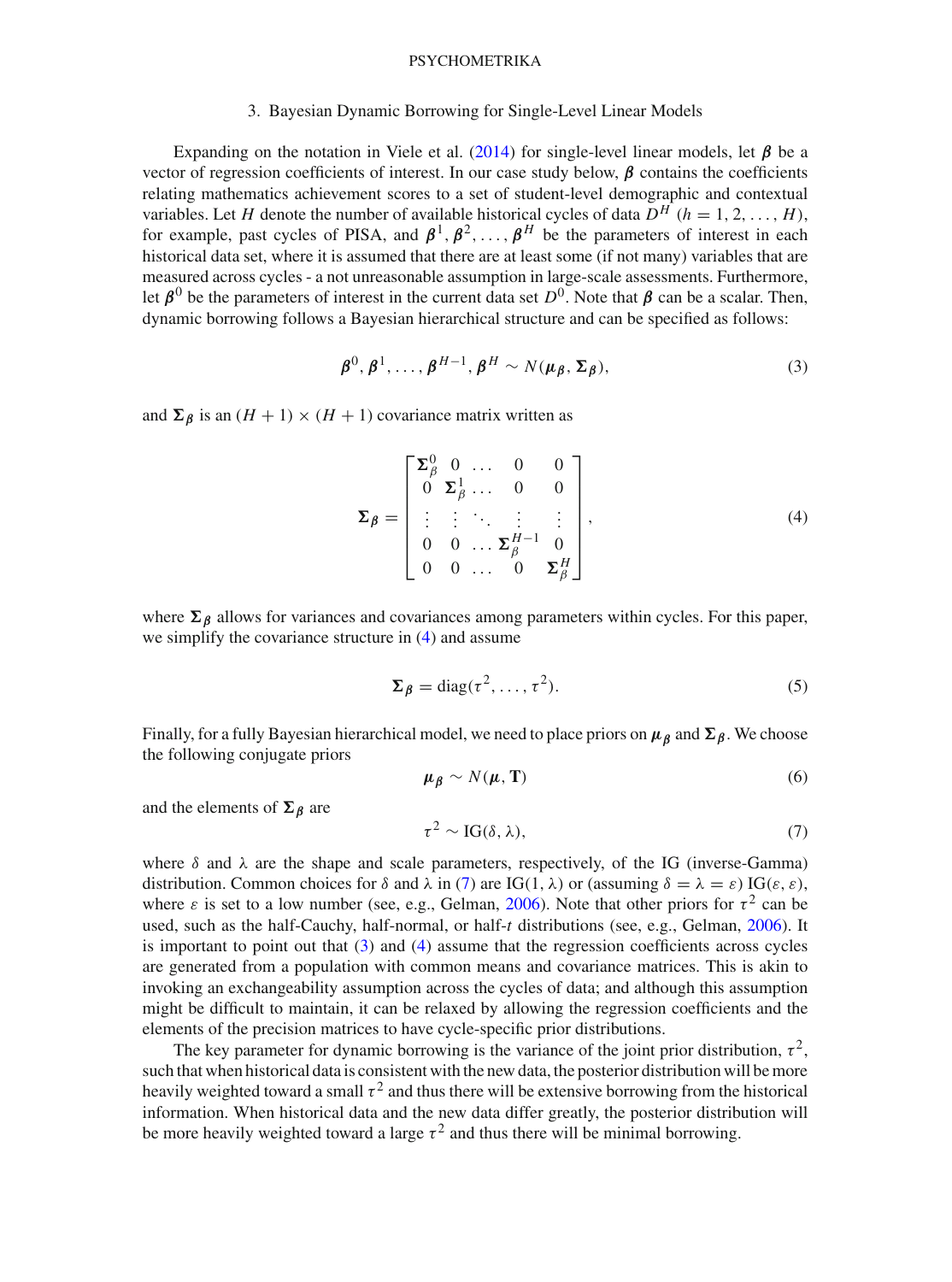#### 4. Bayesian Dynamic Borrowing For Multilevel Linear Models

In the previous section, we considered the single-level linear model which allows BDB to be applied to models commonly used in less complex data collection situations. However, BDB can be applied to more complex data collection situation such as multistage sampling designs found in large-scale educational assessments. Specifically, large-scale educational assessments almost always derive from some form of multistage sampling and this must be accounted for in any substantive analysis. The most common approach to analyzing data from these designs is multilevel modeling (Gelman & Hill, [2007](#page-27-12); Raudenbush & Bryk, [2002](#page-28-6)). We begin by first specifying a Bayesian multilevel linear model with individual-level and group-level predictors for the current data. It is useful for our purposes to represent this model in matrix notation (e.g., Jackman, [2009](#page-27-13); Gelman & Hill, [2007](#page-27-12)) with superscripts representing the historical and current data. The multilevel model for the current data  $D^0$  can be written in the form of a fully Bayesian hierarchical model (see Gelman et al., [2014,](#page-27-0) p. 389) as

 $y_i^0 \sim N(X_i^0 \beta_g^0, \sigma_y^{2[0]})$  for  $i = 1, ..., n$  (8)

$$
\boldsymbol{\beta}_g^0 \sim N(\mathbf{Z}_g^0 \mathbf{y}^0, \boldsymbol{\Sigma}_\beta^0) \quad \text{for } g = 1, \dots, G \tag{9}
$$

$$
\boldsymbol{\gamma}^0 \sim N(\boldsymbol{\mu}_{\gamma}^0, \boldsymbol{\Sigma}_{\gamma}^0) \tag{10}
$$

where  $X^0$  is an  $n \times p$  matrix of  $p-1$  individual-level predictors with one's in the first column and *n* as the number of individuals in total;  $\beta_g^0$  is a  $p \times 1$  column vector of individual-level regression coefficients that vary across *G* schools ( $g = 1, 2, ..., G$ );  $\mathbb{Z}_g^0$  is a  $G \times Q$  matrix of group-level predictors ( $q = 1, \ldots, Q$ );  $\gamma^0$  is a  $Q \times 1$  column vector of  $Q$  group-level regression coefficients. Finally, we assign a normal prior distribution to the parameter matrix  $\gamma^0$ , with mean  $\mu_\gamma^0$  and covariance matrix  $\Sigma^0_\gamma$ . The coefficients in  $\gamma^0$  could be modeled as function of predictors, if so desired.

Prior distributions are also required for  $\sigma_y^{2[0]}$ ,  $\Sigma_\beta^0$ , and  $\Sigma_\gamma^0$ . For the current data, consider the following priors:

$$
\sigma_{y}^{[0]} \sim \text{half-Cauchy}(\mu_{y}, \sigma_{y}), \qquad (11)
$$

$$
\Sigma_{\beta}^{0} \sim \text{IW}(\mathbf{R}_{\beta}, \nu_{\beta}),\tag{12}
$$

$$
\Sigma_{\gamma}^{0} \sim \text{IW}(\mathbf{R}_{\gamma}, \nu_{\gamma}), \tag{13}
$$

where  $\mu_y$  and  $\sigma_y$  are the location and scale parameters of the half-Cauchy distribution, **R**<sub>β</sub> and **R**<sub>γ</sub> are positive definite scale matrices, and  $v_\beta$  and  $v_\gamma$  are the degrees-of-freedom for  $\Sigma^0_\beta$  and  $\Sigma^0_\gamma$ . respectively, for the IW (inverse-Wishart) distributions.

Extending our notation for BDB to multilevel models, we will again use superscripts to denote the current and historical data sets. Let  $\beta_g^H$  represent the *p* individual level regression coefficients for each of the *H* historical cycles of data  $(h = 1, 2, ..., H)$  and the current individual-level coefficient,  $\beta_g^0$ . The joint distribution of  $\beta_g^{H+1}$  is assumed to be multivariate normal with mean  $\mathbf{B}_g$  and precision matrix  $\mathbf{T}_{g}$ <sup>-</sup>viz.

$$
\boldsymbol{\beta}_g^0, \boldsymbol{\beta}_g^1, \dots, \boldsymbol{\beta}_g^{H-1}, \boldsymbol{\beta}_g^H \sim N(\mathbf{B}_g, \mathbf{T}_{B_g}),
$$
\n(14)

where  $\mathbf{B}_g = (\mathbf{Z}_g^0 \boldsymbol{\gamma}^0, \mathbf{Z}_g^1 \boldsymbol{\gamma}^1, \dots, \mathbf{Z}_g^{H-1} \boldsymbol{\gamma}^{H-1}, \mathbf{Z}_g^H \boldsymbol{\gamma}^H)$ .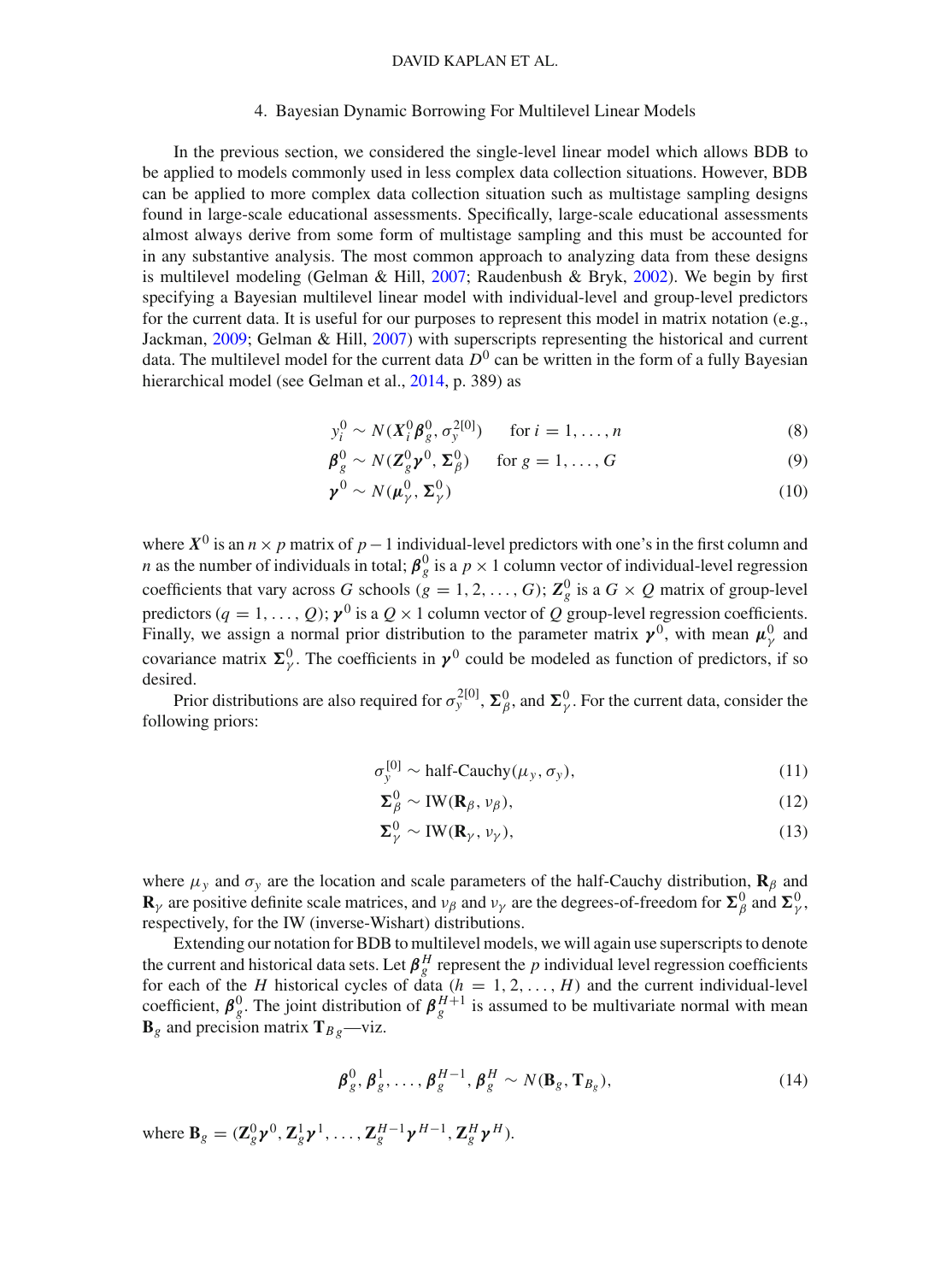The covariance matrix of the individual-level coefficients,  $T_{\beta_g}$ , is specified as being block diagonal,

$$
\mathbf{T}_{B_g}^{H+1} = \begin{bmatrix} \boldsymbol{\Sigma}_{B_g}^0 & & \\ & \boldsymbol{\Sigma}_{B_g}^1 & \\ & & \ddots \\ & & & \boldsymbol{\Sigma}_{B_g}^{H-1} \\ & & & \boldsymbol{\Sigma}_{B_g}^H \end{bmatrix},\tag{15}
$$

where the elements of  $T_{B_g}^{H+1}$  contain the variances and covariances of the individual-level coefficients within each historical data set. We assume that the off-diagonal elements of  $\mathbf{T}_{B_g}^{H+1}$  are null matrices. The elements of  $T_B$  are individually given IW priors,

$$
\Sigma_{B_g}^{H+1} \sim \text{IW}(\mathbf{R}^{H+1}, \delta^{H+1})
$$
\n(16)

The joint distribution of school-level coefficients  $\gamma^{H+1}$  is assumed to be multivariate normal with mean  $\mu_{\nu}$  and covariance matrix  $T_{\Gamma}$ —viz.

$$
\boldsymbol{\gamma}^0, \boldsymbol{\gamma}^1, \dots, \boldsymbol{\gamma}^{H-1}, \boldsymbol{\gamma}^H \sim N(\boldsymbol{\mu}_{\boldsymbol{\gamma}}, \mathbf{T}_{\boldsymbol{\gamma}}), \qquad (17)
$$

where  $\mu_{\gamma} = (\mu_{\gamma}^0, \mu_{\gamma}^1, \ldots, \mu_{\gamma}^{H-1}, \mu_{\gamma}^H)$ .

The covariance matrix of school-level coefficients,  $T_{\Gamma}$ , under dynamic borrowing can be specified as

$$
\mathbf{T}_{\Gamma} = \begin{bmatrix} \boldsymbol{\Sigma}_{\Gamma}^{0} & & \\ & \boldsymbol{\Sigma}_{\Gamma}^{1} & \\ & & \ddots \\ & & & \boldsymbol{\Sigma}_{\Gamma}^{H-1} \\ & & & \boldsymbol{\Sigma}_{\Gamma}^{H} \end{bmatrix} \tag{18}
$$

where the off-diagonal elements of  $T_{\Gamma}$  are null matrices, and where  $\Sigma_{\Gamma}^{H+1}$  could be diagonal with elements  $\sigma^2$  given a prior such as IG( $\delta$ ,  $\lambda$ ). Here again, we assume that the regression coefficients across cycles are generated from a population with common means and precision matrices. However, as with the single-level case, this assumption can be relaxed allowing the regression coefficients and elements of the precision matrices to have cycle-specific prior distributions.

#### 5. Case Studies

For illustration purposes, we apply BDB to US data from the PISA (OECD, [2019\)](#page-28-4). Launched in 2000 by the Organization for Economic Cooperation and Development, PISA is a triennial international survey that aims to evaluate education systems worldwide by testing the skills and knowledge of in-school 15-year-old students. In 2018, 600,000 students, statistically representative of 32 million 15-year-old students in 79 countries and economies, took an internationally agreed-upon two-hour test. Students were assessed in science, mathematics, reading, collaborative problem solving, and financial literacy.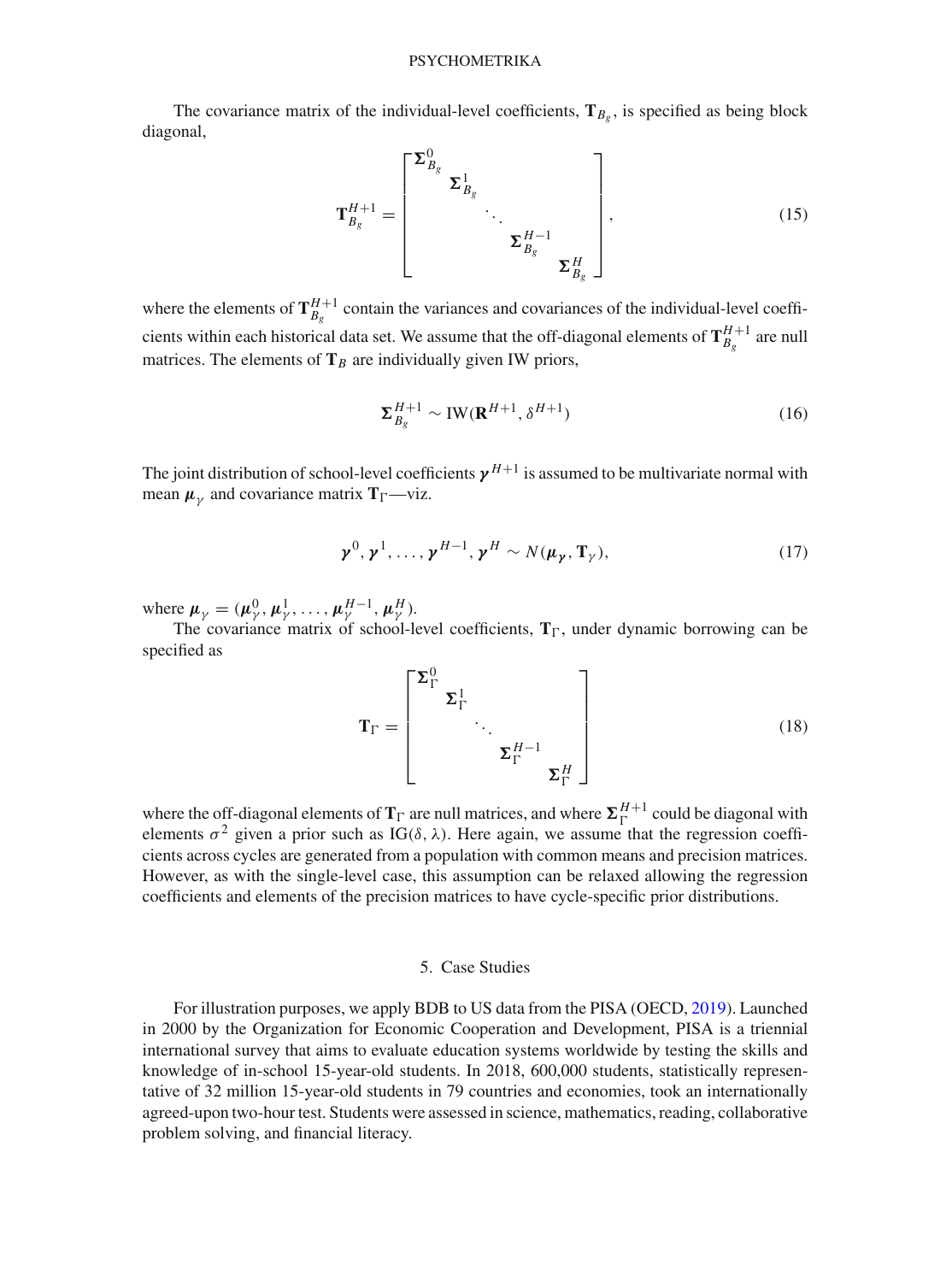#### *5.1. Sample, Variables, and Model*

For the purposes of demonstrating BDB in both the single-level and multilevel settings, we utilized a set of variables at the student and the school level that were measured in PISA from 2003 to 2018. The total observed sample size for the US PISA data from cycles 2003 to 2018 is 31,823 and the observed sample size per cycle ranges from 4838 to 5611. Note that we did not use data from the first cycle of PISA as this initial cycle was qualitatively different from the subsequent cycles. The major domain of assessment starting in 2003 was mathematics. We acknowledge that mathematics was not the major domain of assessment in PISA 2018; however, we did not include any "domain specific" variables in our model, but instead we used items and scales that were "domain general," appearing across all cycles of PISA.

The student-level variables chosen for both the single-level and multilevel case studies were

- 1. PV1MATH: The outcome of interest. The first plausible value of the PISA 2018 mathematics assessment is used.
- 2. FEMALE: A dummy variable representing gender  $(1 =$  Female,  $0 =$  Male).
- 3. PARED: A derived variable representing the highest educational level (in estimated years of schooling) of either parent.
- 4. HOMEPOS: A summary index of all household and possession items, including cultural possessions and educational resources at home.
- 5. IMMIG: A derived index of immigrant background (IMMIG) with the following categories: (1) native students (those students who had at least one parent born in the country), (2) second-generation students (those born in the country of assessment but whose parents were born in another country), and (3) first-generation students (those students born outside the country of assessment and whose parents were also born in another country). Students with missing responses for either the student or for both parents were assigned missing values for this variable.

The school-level variables chosen for the multilevel case study were

- 1. TCSHORT: An index of principle-reported teacher shortage in the school derived from four items in response to the question "Is your school's capacity to provide instruction hindered by any of the following issues?": (a) A lack of qualified science teachers, (b) A lack of qualified mathematics teachers, (c) A lack of qualified <test language> teachers, and (d) A lack of qualified teachers of other subjects.
- 2. STRATIO: An index obtained by dividing the number of enrolled students (captured by the size of the school) by the total number of teachers.<sup>2</sup>

Missing data was addressed by performing two-level multiple imputation for each cycle of PISA separately using the Blimp software program (Enders, Keller, & Levy, [2018;](#page-27-14) Keller & Enders, [2019](#page-28-22)). For simplicity, we used the first imputed data set for our analyses[.3](#page-10-1) Descriptive statistics for the full US samples across all cycles of PISA used in this study can be found in Table [1,](#page-11-0) where we observed a moderate degree of heterogeneity across the cycles and would therefore expect there to be somewhat less borrowing using BDB.

For the single-level case study setting, a Bayesian single-level linear model was fit using the PISA 2018 data with math achievement as the outcome, and gender, parent education, home procession index, and immigration status as predictors. For the multilevel case study setting, which is consistent with the PISA design, a Bayesian multilevel linear model was fit using the PISA 2018

<span id="page-10-0"></span> $2$ The size of the school is obtained in PISA by the derived variable SCHSIZE which is based on the enrollment data provided by the school principal, summing the number of girls and boys in a school. This variable is available in all cycles of PISA.

<span id="page-10-1"></span> $3$ We recognize that it would be optimal to use all multiply imputed data sets, but extending Bayesian historical borrowing to multiply imputed data sets is beyond the scope of this paper.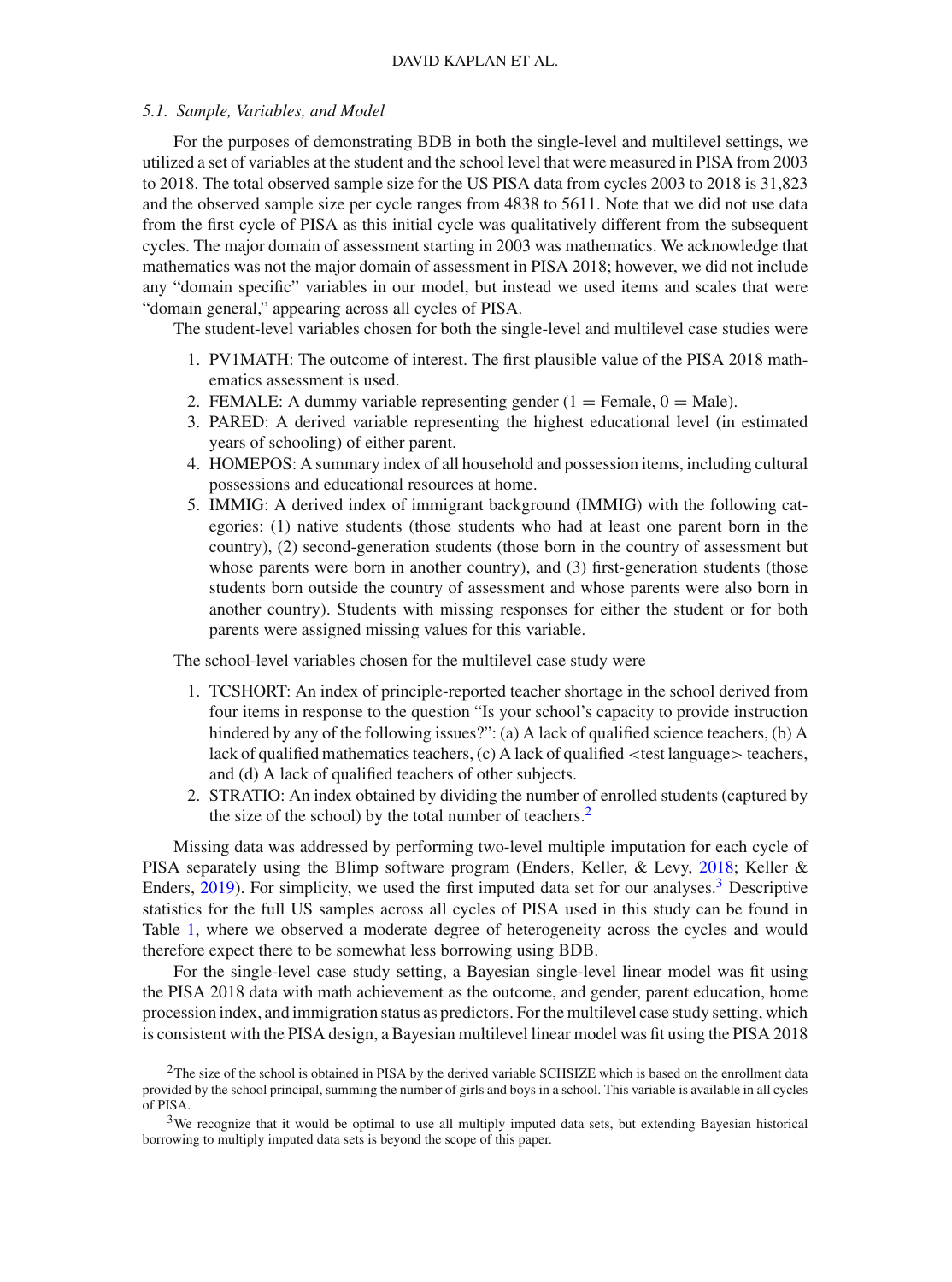| <b>Statistics</b>  | Cycle | <b>PV1MATH</b> | Female       | Lang | PARED | <b>HOMEPOS</b> | <b>IMMIG</b> | <b>TCSHORT</b> | <b>STRATIO</b> |
|--------------------|-------|----------------|--------------|------|-------|----------------|--------------|----------------|----------------|
| Mean or Proportion | 2003  | 481.86         | 0.50         | 0.91 | 13.47 | 0.31           | 0.87         | $-0.13$        | 15.80          |
|                    | 2006  | 471.05         | 0.50         | 0.88 | 13.49 | $-0.18$        | 0.84         | $\Omega$       | 16.23          |
|                    | 2009  | 482.94         | 0.50         | 0.86 | 13.49 | 0.04           | 0.81         | $-0.45$        | 16.32          |
|                    | 2012  | 481.98         | 0.49         | 0.86 | 13.58 | 0.18           | 0.79         | $-0.41$        | 17.17          |
|                    | 2015  | 468.74         | 0.50         | 0.82 | 13.54 | 0.19           | 0.77         | $-0.24$        | 16.32          |
|                    | 2018  | 474.30         | 0.50         | 0.86 | 14.03 | $-0.02$        | 0.79         | $-0.15$        | 17.58          |
| <b>SD</b>          | 2003  | 93.64          | 0.50         | 0.28 | 2.55  | 1.01           | 0.34         | 0.91           | 5.62           |
|                    | 2006  | 87.64          | 0.50         | 0.32 | 2.48  | 0.96           | 0.37         | 0.96           | 4.73           |
|                    | 2009  | 89.35          | 0.50         | 0.34 | 2.56  | 0.95           | 0.40         | 0.82           | 5.24           |
|                    | 2012  | 89.84          | 0.50         | 0.35 | 2.66  | 1.11           | 0.41         | 0.93           | 10.26          |
|                    | 2015  | 88.74          | 0.50         | 0.39 | 2.81  | 1.11           | 0.42         | 1.08           | 4.87           |
|                    | 2018  | 91.67          | 0.50         | 0.35 | 2.49  | 1.15           | 0.40         | 1.01           | 10.08          |
| Percent Missing    | 2003  | $\Omega$       | $\mathbf{0}$ | 0.03 | 0.03  | 0.01           | 0.03         | 0.01           | 0.07           |
|                    | 2006  | $\Omega$       | $\mathbf{0}$ | 0.03 | 0.01  | 0.01           | 0.03         | 0.01           | 0.17           |
|                    | 2009  | $\Omega$       | 0            | 0.02 | 0.02  | 0.01           | 0.02         | 0.01           | 0.12           |
|                    | 2012  | $\Omega$       | $\Omega$     | 0.02 | 0.02  | 0.01           | 0.03         | 0.01           | 0.04           |
|                    | 2015  | $\Omega$       | $\Omega$     | 0.01 | 0.02  | 0.01           | 0.04         | $\Omega$       | 0.11           |
|                    | 2018  | $\Omega$       | $\mathbf{0}$ | 0.01 | 0.02  | 0.01           | 0.03         | 0.02           | 0.10           |

<span id="page-11-0"></span>Table 1. Descriptive statistics for all PISA cycles (full US sample).

data with math achievement as the outcome, gender, parent education, home procession index, and immigration status as the individual-level predictors, and teacher shortage index and student– teacher ratio as the school-level predictors. The intercept and the slope of gender were allowed to be random, while the rest of the slopes were fixed. An interaction of gender and teacher shortage index was also evaluated. As there were only 6% to 10% of private schools in the US sample of PISA cycles 2003 to 2018 and there might be more heterogeneity among private schools, we conducted the multilevel analyses on the public schools only.

As the scales of variables included in the models vary greatly, all the variables are standardized first and their *z*-scores were used in the estimation. Then, all the parameters were converted back to their original scales after the estimation.

#### *5.2. Sample Size*

For both the single-level and multilevel settings, we evaluated the performance of different priors using the US full sample first, and then on a small subsample of 500 students. For the subsamples, a random sample of 25 schools with at least 20 students per school was selected from each cycle first, and then 20 students from each of those schools were randomly selected for the historical cycles and the current cycle.

#### *5.3. Choice of Priors*

For the single-level setting, we evaluated the performance of dynamic priors, which incorporate the potential heterogeneity between historical data and current data through a joint prior distribution as indicated in (3), and compared it to regular priors with predetermined prior values and strength. Specifically, for dynamic priors, we varied the IG prior for  $\tau^2$ , as indicated in (7), at  $IG(.001, .001)$ ,  $IG(1, 1)$ , and  $IG(1, .001)$ , to facilitate different degrees of borrowing. The same series of inverse-gamma priors were also examined in Viele et al.  $(2014).$  $(2014).$ <sup>[4](#page-11-1)</sup> For power priors, we vary the *a* parameter using values of .25, .50, and .75. For regular/static informative priors,

<span id="page-11-1"></span><sup>4</sup>Intermediate values of the inverse-gamma priors were also examined and the full set of results are provided in the supplementary material.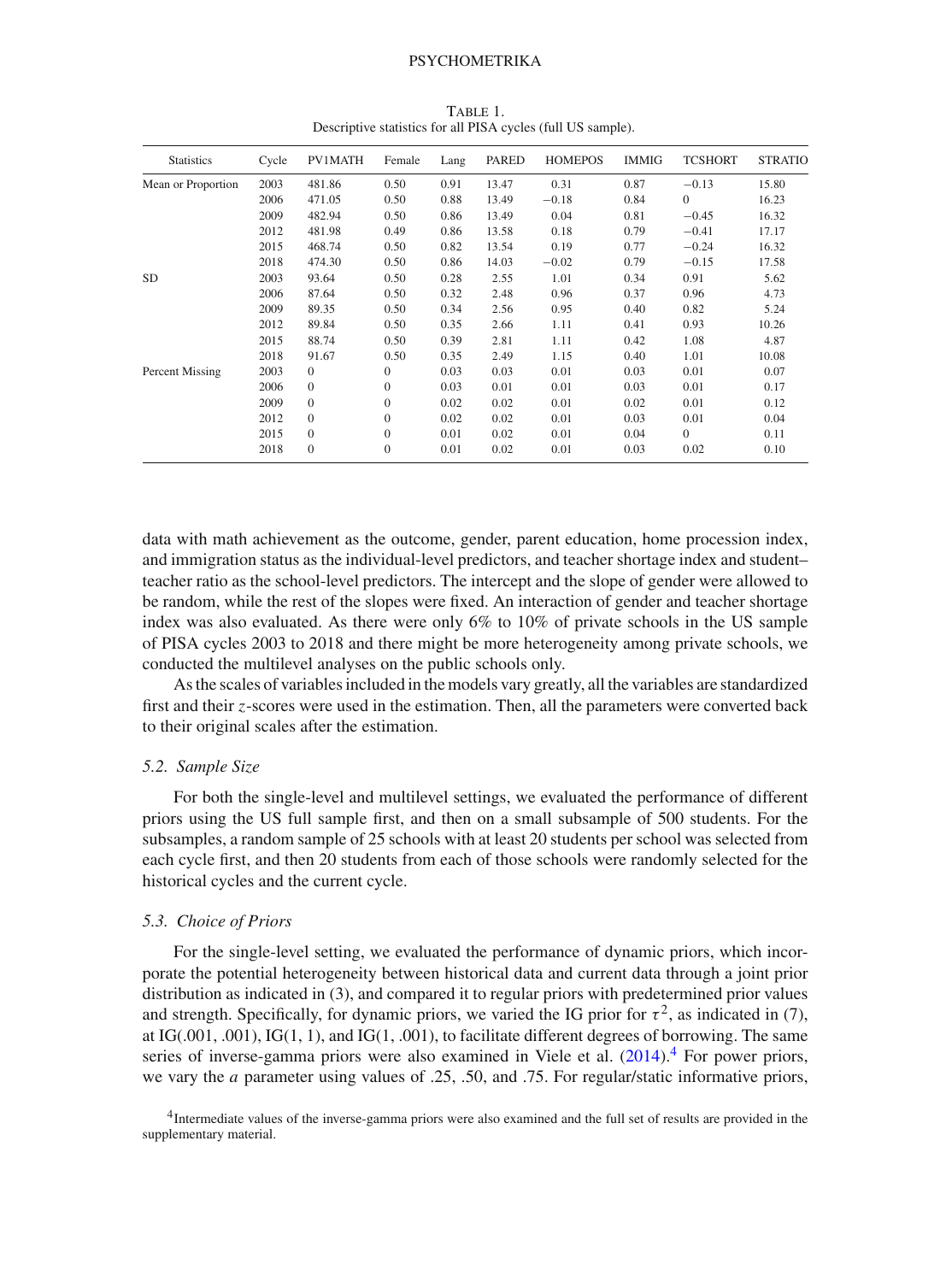the average values of estimated coefficients from historical data were used as the prior mean and average values of prior variances of historical coefficients were used as the prior variances. Again, note that this is similar to Bayesian updating, though not incorporating sequential updating as in Bayesian synthesis. For comparison purposes, two extreme kinds of borrowing, complete pooling (pooling historical data directly for analysis—i.e., IDA) and no borrowing (using noninformative priors on the current data) were also evaluated. We specified a weakly informative half-Cauchy(0, 1) prior for the standard deviation  $\sigma$  of the error term, and a non-informative  $N(0, 10^2)$  prior for the mean coefficients across all cycles ( $\mu_B$ ) in BDB and the coefficients of the current cycle  $(\beta)$  in the non-informative prior conditions after data standardization.

Similar to the single-level case study above, we assessed the performance of dynamic priors and compared it to regular priors with predetermined prior values and strength in the multilevel setting. Specifically, for dynamic priors, we varied the IG prior for  $\tau^2$  at IG(1, 1), IG(1, .1) and IG(1, .001) to allow for different degrees of borrowing for coefficients. Moreover, the precision matrix of the random intercept and random slope has an Wishart distribution prior,<sup>5</sup> W( $v$ ,  $vS^{-1}$ ), where *ν* takes on the values 2 (weak borrowing) or 20 (strong borrowing) and  $\mathbf{S} = \Sigma_S' \mathbf{\Omega} \Sigma_S$ is the baseline covariance matrix where  $\Sigma$ <sub>S</sub> is a diagonal matrix whose diagonal elements are distributed as half-Cauchy(0,1) and  $\Omega \sim LKLCorr(3)$  (Lewandowski, Kurowicka, & Joe, [2009](#page-28-23)).<sup>[6](#page-12-1)</sup> For regular/static informative priors, the average values of estimated coefficients from historical data were used as the prior mean and average values of prior variances of historical coefficients were used as the prior variances. Again, for comparison purposes, two extreme kinds of borrowing, complete pooling and no borrowing of the historical data sets were also examined. Similar to the single-level case, we specified a weakly informative half-Cauchy $(0, 1)$  prior for the standard deviation  $\sigma$  of the individual-level error term, and a non-informative  $N(0, 10^2)$  prior for the school-level coefficients across all cycles  $(\Gamma^0)$  in BDB and the mean school-level coefficients in the current cycle  $(\mu)$  in the non-informative prior conditions after data standardization.

#### *5.4. Evaluation of Bayesian Historical Borrowing*

For our case studies, we adopted two statistical measures to compare the impact of different priors, namely the *total effective sample size* (TESS) and the *leave-one-out cross-validation information criterion* (LOOIC). These two measures can help with understanding how much information different priors borrow as well as gauging the accuracy of predictions, respectively, for models with different priors.

*5.4.1. Total Effective Sample Size* Effective sample size is a way to evaluate how much information is contained in the priors for Bayesian historical borrowing, and can be used to inform one's interpretation of inferences regarding the impact of the prior information on obtaining the final results. However, identifying an equivalent number of observations to reflect the information included in the prior probability distribution is not straightforward (Morita, Thall, & Müller, [2008\)](#page-28-24). Neuenschwander, Capkun-Niggli, Branson, and Spiegelhalter [\(2010\)](#page-28-25) proposed a simplified version of approximate prior effective sample size, assuming that information is directly proportional to precision (i.e., inverse of variance). Specifically, Neuenschwander et al. [\(2010](#page-28-25)) used the ratio of the variance under complete pooling and the variance under a certain prior multiplied by the total number of historical observations (equation 9 in their paper), providing an approximate effective sample size that a prior can add to the current data.

<span id="page-12-0"></span>5Note that we utilized the Wishart prior for the level-2 precision matrix in both the case studies and the simulation studies as it demonstrated better convergence properties. We then scaled the results back to a covariance matrix.

<span id="page-12-1"></span>6The LKJ correlation prior is suitable as a prior distribution for correlation matrices. Its density satisfies LKJCorr $(\Sigma|\eta) \propto [\det(\Sigma)]^{\eta-1}$ , so  $\eta = 1$  leads to a uniform prior over all possible correlation matrices while  $\eta > 1$  leads to a prior that places more mass near the identity matrix (Lewandowski et al., [2009](#page-28-23)).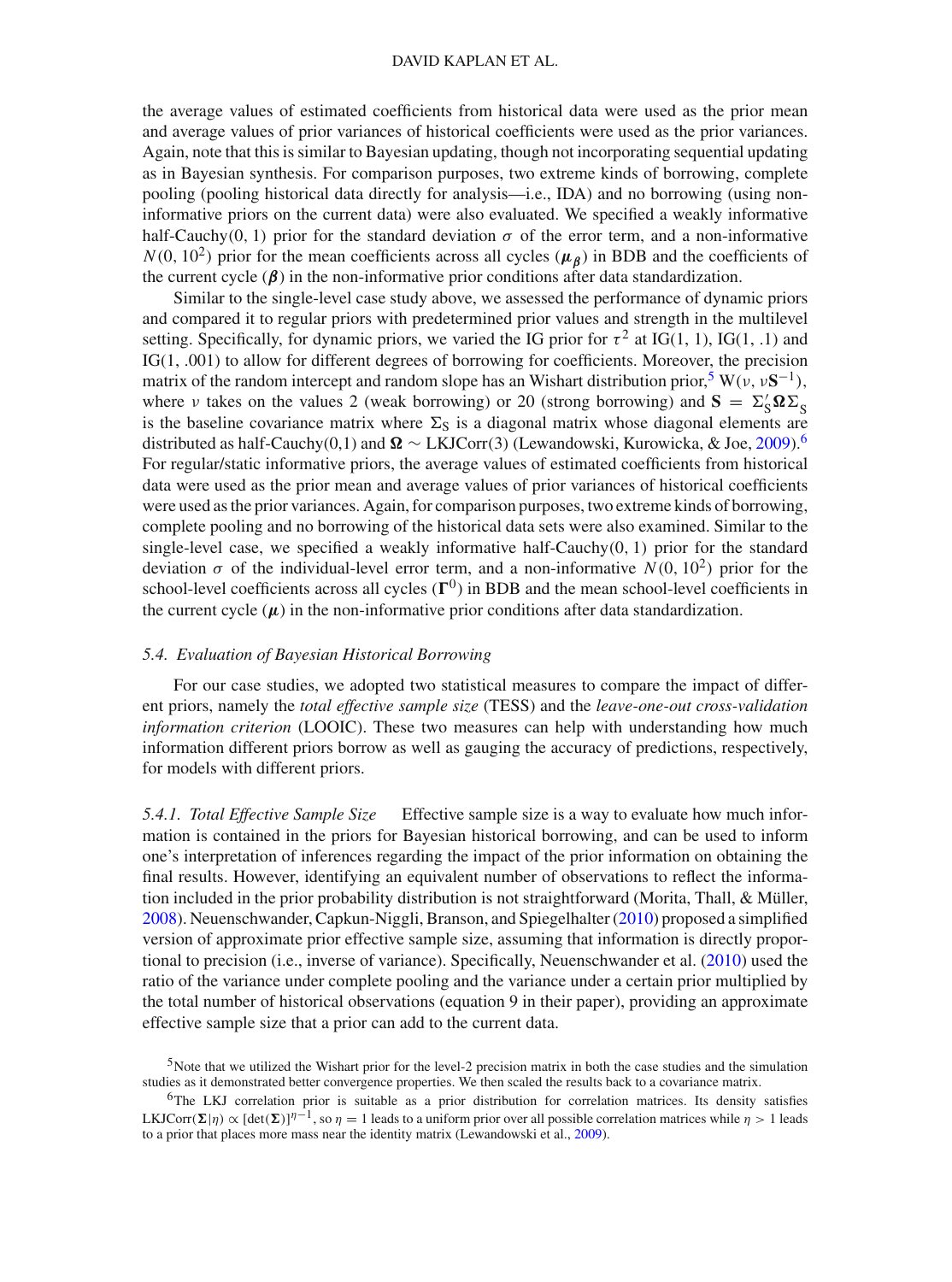In Bayesian dynamic borrowing, because a joint prior distribution is specified among historical data and current data, we care more about the total effective sample size (TESS) that is used for estimating the parameter(s) of interest. Therefore, we propose an approximate TESS that is used to quantify the total number of effective observations through both prior information and current data. Similar to what Neuenschwander et al. [\(2010\)](#page-28-25) proposed, we use the posterior variance of a parameter estimate under complete pooling divided by the posterior variance of the parameter of the same effect under a certain kind of historical borrowing, multiplying by the total number of observations for both historical and current data.

*5.4.2. Leave-One-Out Cross-Validation Information Criterion (LOOIC)* In addition to the TESS mentioned above, we add to the extant literature by examining the predictive performance of Bayesian historical borrowing methods using the *Leave-One-Out Cross-Validation Information Criterion* (LOOIC). Leave-one-out-cross-validation (LOOCV) is a special case of *k*-fold crossvalidation (*k*-fold CV) when  $k = n$ , with *n* indicating the number of observations. In *k*-fold CV, a sample is split into *k* groups (folds) and each fold is taken to be the validation set with the remaining *k* − 1 folds serving as the training set. For LOOCV, each observation serves as the validation set with the remaining  $n - 1$  observations serving as the training set. For each observation, the *expected log point-wise predictive density* (ELPD) is calculated and serves as a measure of predictive accuracy for *n* data points taken one at a time (see Vehtari et al., [2017](#page-28-9)).<sup>[7](#page-13-0)</sup> An information criterion referred to as the LOOIC can then be obtained as function of the estimated ELPD. Among a set of competing models, the one with the smallest LOOIC is considered the best from an out-of-sample point-wise predictive point of view. For this paper, students are left out one at a time for both single-level and multilevel scenarios. We obtain the Bayesian LOOIC provided by the loo software program (Vehtari et al., [2019](#page-28-10)), available in R (R Core Team, [2019\)](#page-28-26).

## *5.5. Results of Case Study 1: Single-Level Model*

Throughout this paper, we use the R program rstan (Stan Development Team, [2020\)](#page-28-27). All software code for the case studies and subsequent simulation studies are available in the supplementary material. We generated four chains, with 20,000 iterations and a thinning interval of 10 across all the methods and sample size conditions within the single-level case study. The posterior means and standard deviations of coefficients for the single-level case study are listed in Table [2.](#page-14-0)

In addition to the estimates under different prior conditions for the cycle of interest (i.e., 2018), we also included BLR with non-informative priors for the historical cycles in Table [2.](#page-14-0) A comparison of BLR non-informative estimates of the historical cycles with the BLR noninformative estimates of the current cycle indicated that the effects of interest in historical cycles were quite heterogeneous from those in the current cycle but the degree of heterogeneity varied across different coefficients. For the cycle of interest in this paper (i.e., 2018), estimates are relatively consistent across different prior conditions, except for immigration status, where BLR with non-informative prior and BDB priors are similar but different from other prior conditions. The similarity of BLR with non-informative priors and BDB results confirm that historical cycles are heterogeneous from the current cycles regarding the effect of immigration status.

The total effective sample size and LOOIC results for the single-level case study with the full US sample are illustrated in Fig. [1.](#page-15-0) The upper panels present the results in terms of the total effective sample size and the lower panels present the results in terms of LOOIC. We presented results for a subset of BDB prior conditions with different degrees of borrowing and results for other values of the inverse-gamma prior under BDB can be found in the supplementary material.

<span id="page-13-0"></span><sup>7</sup>Specifically, *Pareto-smoothed importance sampling LOO* (PSIS-LOO) is implemented in the loo software to account for the known instability in the loo weights (Vehtari et al., [2017](#page-28-9))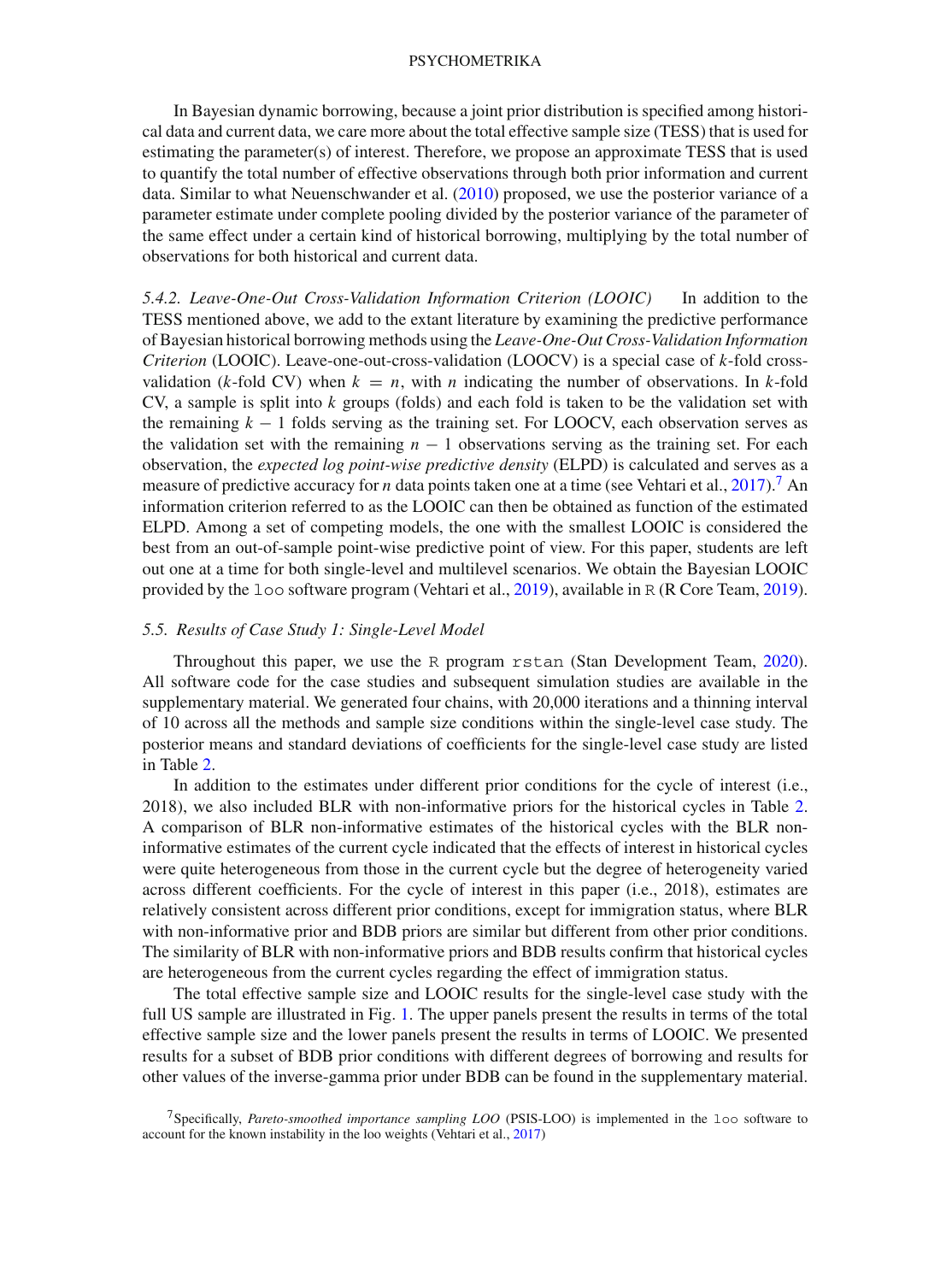| Cycle | Method <sup>1</sup>   | Intercept |           | <b>FEMALE</b> |           | <b>PARED</b> |           | <b>HOMEPOS</b> |           | <b>IMMIG</b> |           |
|-------|-----------------------|-----------|-----------|---------------|-----------|--------------|-----------|----------------|-----------|--------------|-----------|
|       |                       | Mean      | <b>SD</b> | Mean          | <b>SD</b> | Mean         | <b>SD</b> | Mean           | <b>SD</b> | Mean         | <b>SD</b> |
| 2003  | BLR non inf           | 416.89    | 6.74      | $-9.49$       | 2.24      | 3.62         | 0.49      | 33.54          | 1.23      | 12.08        | 3.52      |
| 2006  | BLR non inf           | 387.85    | 6.88      | $-12.86$      | 2.20      | 6.61         | 0.49      | 25.91          | 1.22      | 8.04         | 3.15      |
| 2009  | BLR non inf           | 417.92    | 6.88      | $-17.22$      | 2.29      | 5.17         | 0.51      | 27.71          | 1.27      | 3.85         | 3.00      |
| 2012  | BLR non inf           | 408.43    | 6.90      | $-8.58$       | 2.34      | 5.62         | 0.52      | 21.17          | 1.17      | $-5.65$      | 3.12      |
| 2015  | BLR non inf           | 405.80    | 5.93      | $-8.87$       | 2.19      | 4.72         | 0.46      | 19.61          | 1.07      | $-0.23$      | 2.78      |
| 2018  | BLR non inf           | 426.29    | 7.64      | $-7.21$       | 2.42      | 4.68         | 0.54      | 25.02          | 1.14      | $-18.29$     | 3.15      |
|       | <b>BLR</b> inf        | 419.55    | 5.13      | $-9.51$       | 1.68      | 4.66         | 0.35      | 25.14          | 0.79      | $-7.75$      | 2.12      |
|       | <b>BLR</b> pooling    | 411.46    | 2.78      | $-10.57$      | 0.96      | 5.00         | 0.21      | 25.00          | 0.46      | 0.34         | 1.25      |
|       | BDB $IG(1,1)$         | 426.52    | 7.40      | $-7.24$       | 2.36      | 4.66         | 0.53      | 25.03          | 1.11      | $-18.22$     | 3.07      |
|       | BDB $IG(1,1)$         | 426.23    | 7.24      | $-7.11$       | 2.39      | 4.67         | 0.51      | 25.01          | 1.11      | $-18.09$     | 3.05      |
|       | <b>BDB</b> IG(1,.001) | 425.41    | 6.58      | $-8.05$       | 2.15      | 4.68         | 0.46      | 25.03          | 1.08      | $-16.62$     | 3.04      |
|       | PP(.25)               | 416.67    | 4.55      | $-9.51$       | 1.56      | 4.87         | 0.33      | 25.15          | 0.77      | $-5.74$      | 2.04      |
|       | PP(.50)               | 413.72    | 3.71      | $-10.10$      | 1.25      | 4.94         | 0.27      | 25.07          | 0.63      | $-2.20$      | 1.63      |
|       | PP(.75)               | 412.12    | 3.14      | $-10.37$      | 1.08      | 4.99         | 0.23      | 25.02          | 0.54      | $-0.57$      | 1.45      |
|       |                       |           |           |               |           |              |           |                |           |              |           |

<span id="page-14-0"></span>Table 2. Posterior Means and Standard Deviations (SD) of Coefficients for Case Study 1 (Single-Level Model).

<sup>1</sup>BLR non inf: Bayesian linear regression with non-informative prior; BLR inf: Bayesian linear regression with informative prior; BDB: Bayesian dynamic borrowing; IG: inverse-gamma prior for the variance of the joint prior distribution, which determines the degree of borrowing; PP: power prior.

For the total effective sample size, results indicate that complete pooling provides the largest number of effective observations as expected because all observations across six cycles were used. This is followed by BLR with informative priors, and BDB across all priors. The results for the power priors closely track those of BLR insofar as smaller values of *a<sup>h</sup>* (.25) result in TESS values close to that of the BLR non-informative condition while larger values of *a<sup>h</sup>* (.75) result in larger TESS values close to that of the complete pooling. BLR with non-informative priors provides the smallest total effective sample sizes as expected because only the current cycle's observations were used. For BDB priors, the total effective sample sizes are close to BLR with non-informative priors, which indicates that the historical cycles are quite heterogeneous compared to the current cycle and thus BDB priors evaluated in this paper yield relatively weak borrowing.

The LOOIC results shown in the lower panel of Fig. [1](#page-15-0) show that complete pooling performs worse compared to other prior conditions. BDB priors provide similar LOOIC values (differences < 10) compared to BLR non-informative. Moreover, the LOOIC results of BDB are relatively insensitive to the choice of priors that control the borrowing, meaning that for this example, conclusions regarding predictive performance do not depend on the priors that control borrowing. Also, power priors are uniformly higher than BDB with respect to LOOIC, indicating slightly poorer predictive performance, though the real differences are small. Overall, similar patterns of LOOIC results were observed for the small sample size condition except LOOIC results are closer across different borrowing methods.

A small sample size case study with a random sample of  $N = 500$  for each cycle was also conducted to evaluate the impact of sample size on the performance of different prior models. The analysis revealed that the performance of all of these methods was nearly identical to the full sample results. The relevant figures can be found in the supplementary material.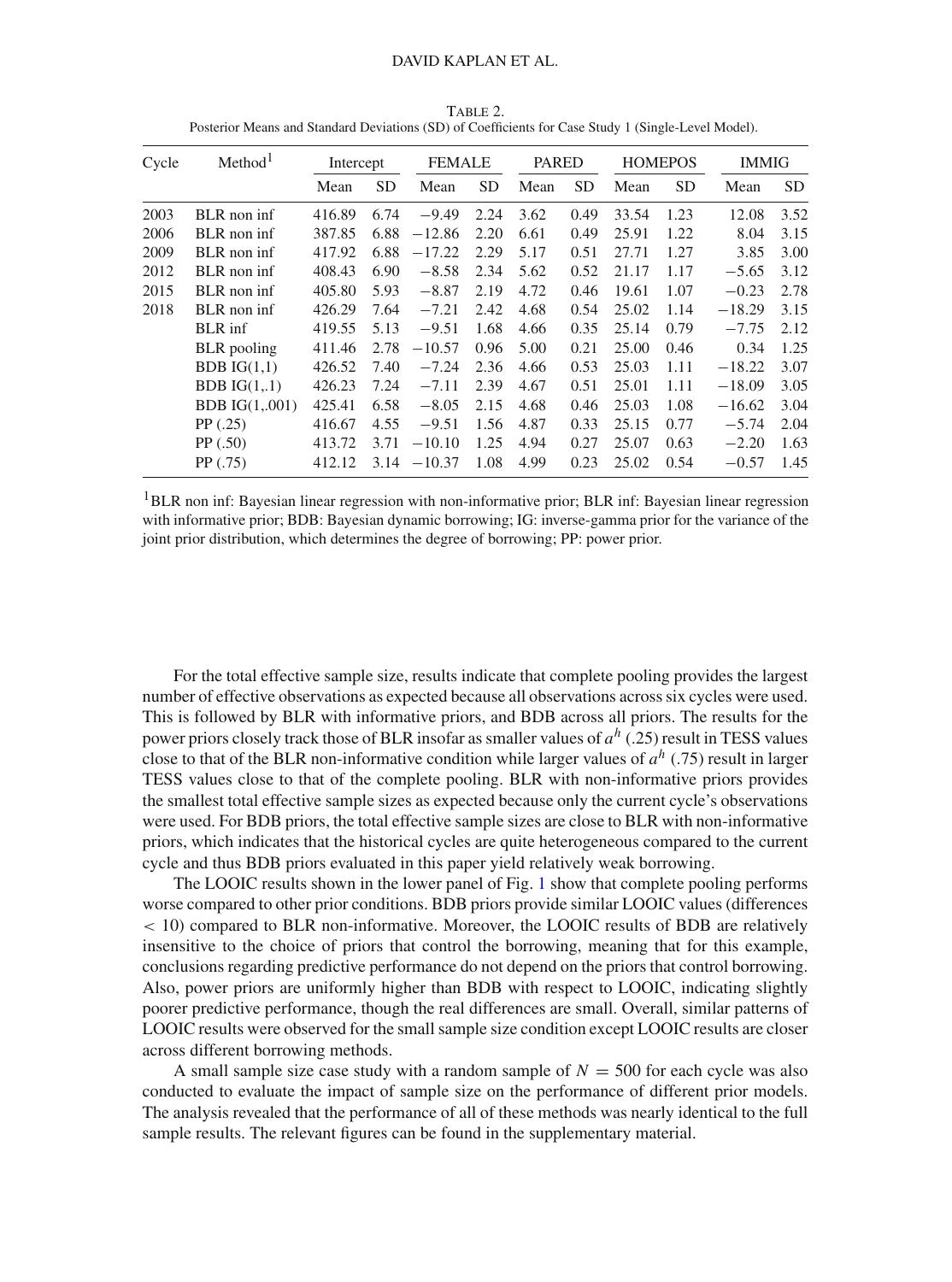

Figure 1.

<span id="page-15-0"></span>Total effective sample size (upper panel), and LOOIC (lower panel) for single-level case study (full US sample). The horizontal axis represents the methods used under Bayesian linear regression (BLR), the priors used under Bayesian dynamic borrowing (BDB), and the *a* parameter used for power priors (PP).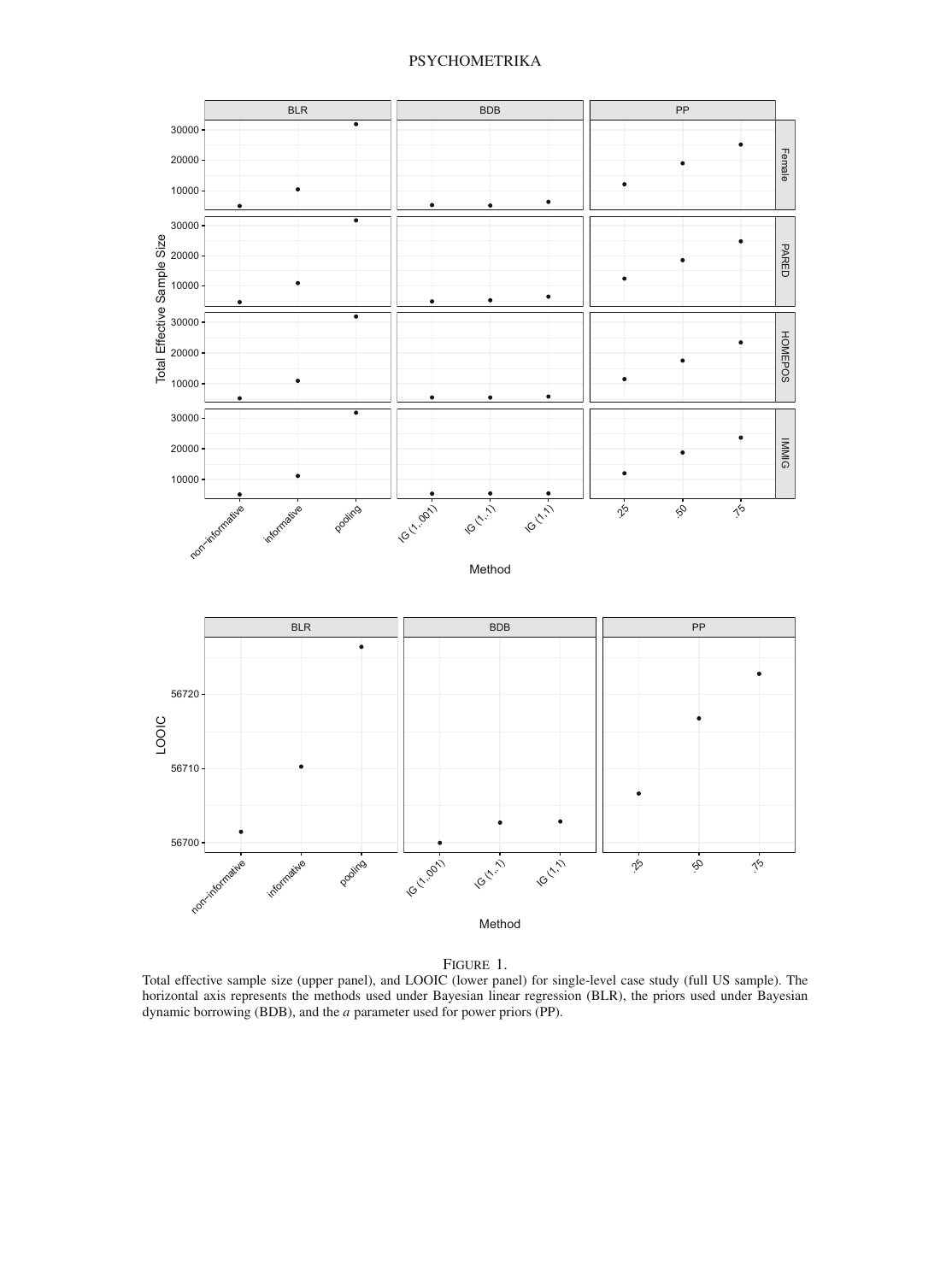#### *5.6. Results of Case Study 2: Multilevel Model*

For the multilevel case study, all conditions and methods were estimated using four chains, varying the number of iterations to ensure convergence, and using a thinning interval of 10 throughout. The first half of the posterior samples were warm-up and discarded, and the second half were used for summarizing the results. For the full US sample, in most cases the iterations converged with 50,000 or 75,000 iterations; otherwise, we reran the estimation procedure with 120,000 iterations per chain. All the methods and conditions reached convergence with  $\ddot{R}$  < 1.05, which indicated that the between- and within-chain estimates mostly agreed with each other and chains were mixed well. Other criteria such as trace plots, posterior density plots, and autocorrelation plots were also examined and they demonstrated reasonable convergence.

The posterior means and standard deviations of individual-level coefficients, school-level coefficients, and variation parameters based on the multilevel model for Case Study 2 are presented in Tables [3,](#page-17-0) [4](#page-18-0) and [5.](#page-19-0) Similar to single-level Case Study 1, the BLR estimates with noninformative prior for historical cycles are also included in those tables, which indicates that the effects of interest in the historical cycles are quite different from those in the current cycle, but with different degrees of heterogeneity across different coefficients. As Table [3](#page-17-0) shows, individual-level coefficient estimates with different prior choices are relatively close except for gender and immigration status, where BLR non-informative and BDB with relatively non-information hyper-priors are close, while pooling and power priors are close. As Table [4](#page-18-0) shows, school-level coefficient estimates with different prior choices are relatively close for teacher shortage, but different for student–teacher ratio and the interaction of gender and teacher shortage, where again BLR with non-informative priors and BDB with non-informative hyper-priors are close. Variation estimates in Table [5](#page-19-0) include individual-level standard deviation (level-1 SD), school-level variances (level-2 Var.) of random intercept and random slope of gender, and covariance (level-2 Covar.) between random intercept and random slope of gender. Individual-level variation estimates across different priors are similar, but school-level variation estimates vary with different prior choices. Results for the small sample with  $N = 500$  are similar to those for the full US sample in Tables [3,](#page-17-0) [4](#page-18-0) and [5](#page-19-0) and are included in the supplemental material.

The total effective sample size and LOOIC results for the multilevel case study are illustrated in Figure [2](#page-21-0) for the full sample with the upper panel showing the total effective sample size and the lower panel presenting the LOOIC results. Similar to the single-level case study, for the full US sample, complete pooling provides the largest effective sample size, followed by BLR with informative priors, and BDB. Again, BLR with non-informative priors yields the smallest total effective sample size, as expected. BDB and BLR with non-informative priors provide similar total effective sample sizes, which indicates again that historical cycles are heterogeneous compared to the current cycle. We also observe that power priors track the TESS results for BLR for some, but not all, variables. The TESS and LOOIC results for the small sample size condition (N=500) are in the supplementary material, which are mostly similar to the results for the full US sample, except that the informative prior provides the highest TESS, which may be related with this particular small sample.

Compared to the single-level case study, there are smaller differences in LOOIC across prior conditions in the multilevel case study. BDB priors yield comparable performance as other prior conditions (differences<10 for LOOIC). LOOIC values for BDB and PP are relatively close. Thus for this case study, predictive performance does not seem to depend on the choice of borrowing method. Results for  $N = 500$  track the full sample size results very closely and are available in the supplementary material.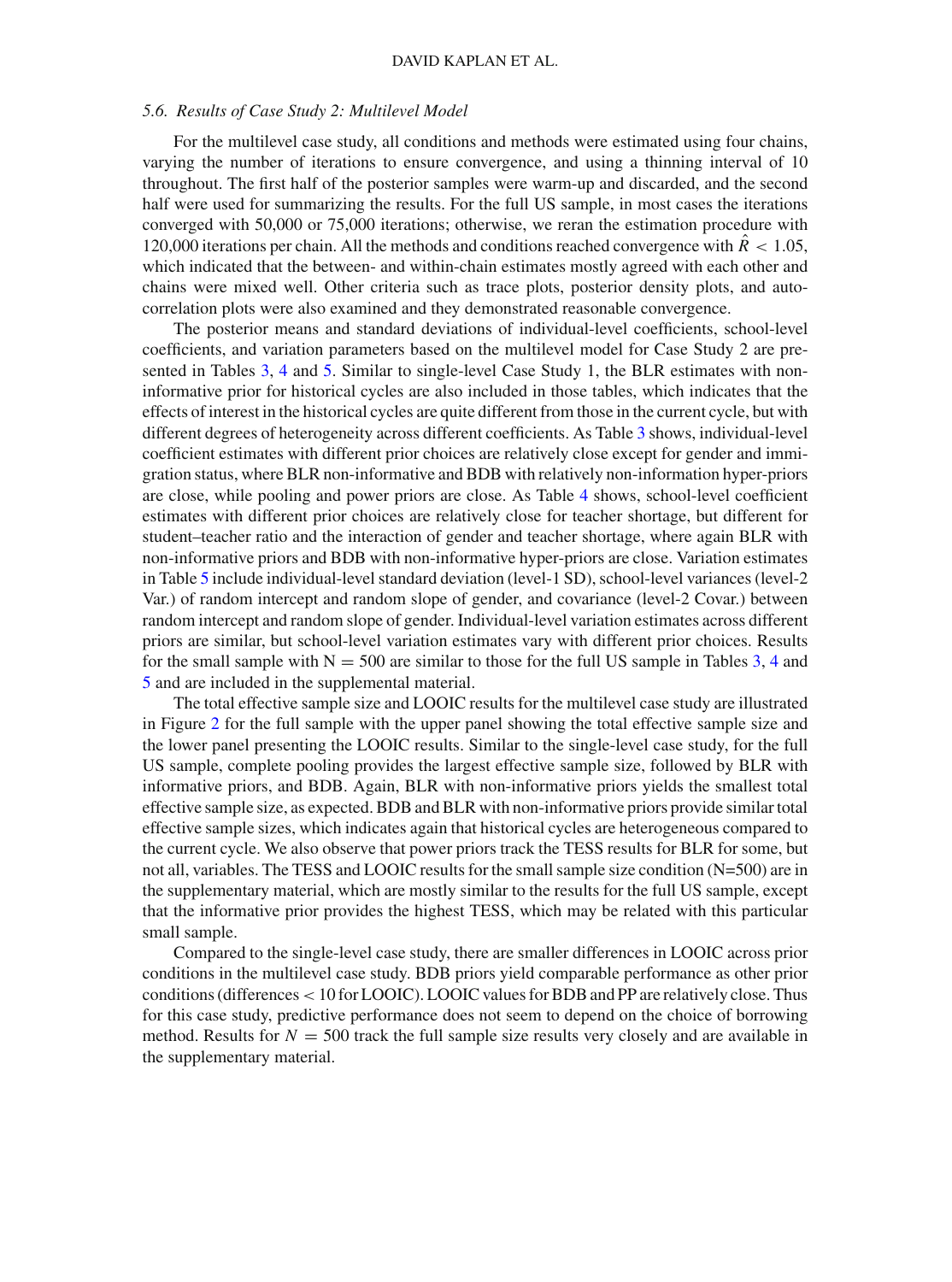<span id="page-17-0"></span>

| Cycle | Method <sup>1</sup>        | Intercept |           | <b>FEMALE</b>   |           | PARED |      |       | <b>HOMEPOS</b> | IMMIG    |           |
|-------|----------------------------|-----------|-----------|-----------------|-----------|-------|------|-------|----------------|----------|-----------|
|       |                            | Mean      | <b>SD</b> | Mean            | <b>SD</b> | Mean  | SD   | Mean  | <b>SD</b>      | Mean     | <b>SD</b> |
| 2003  | BLR non inf                | 451.06    | 11.53     | $-9.77$         | 2.59      | 2.56  | 0.54 | 26.36 | 1.39           | 3.52     | 4.15      |
| 2006  | BLR non inf                | 421.04    | 13.19     | $-12.50$        | 2.15      | 4.53  | 0.49 | 18.35 | 1.26           | 2.48     | 3.50      |
| 2009  | BLR non inf                | 456.17    |           | $12.78 - 16.23$ | 2.49      | 3.25  | 0.49 | 19.42 | 1.33           | 3.13     | 3.26      |
| 2012  | BLR non inf                | 433.41    | 9.61      | $-12.24$        | 2.54      | 3.95  | 0.53 | 15.17 | 1.21           | $-10.14$ | 3.46      |
| 2015  | BLR non inf                | 422.29    | 12.09     | $-9.40$         | 2.28      | 3.32  | 0.47 | 15.00 | 1.11           | 0.67     | 3.10      |
| 2018  | BLR non inf                | 435.74    | 9.92      | $-7.82$         | 2.57      | 3.29  | 0.57 | 19.55 | 1.26           | $-11.39$ | 3.54      |
|       | BLR inf                    | 435.28    |           | $7.69 - 10.40$  | 1.74      | 3.33  | 0.38 | 19.62 | 0.89           | $-6.05$  | 2.54      |
|       | BLR pooling                | 434.32    |           | $4.33 - 11.28$  | 0.96      | 3.49  | 0.21 | 18.54 | 0.51           | $-1.89$  | 1.41      |
|       | BDB $IG(1,1)$ W2           | 435.93    | 9.72      | $-7.78$         | 2.44      | 3.27  | 0.55 | 19.48 | 1.19           | $-11.29$ | 3.46      |
|       | BDB $IG(1,1)$ W2           | 436.17    | 9.55      | $-7.79$         | 2.46      | 3.25  | 0.55 | 19.42 | 1.19           | $-11.08$ | 3.42      |
|       | BDB IG(1,,001) W2          | 437.26    | 8.53      | $-8.78$         | 2.21      | 3.28  | 0.48 | 19.36 | 1.13           | $-9.39$  | 3.26      |
|       | BDB $IG(1,1)$ W20          | 435.90    | 9.92      | $-7.82$         | 2.46      | 3.26  | 0.55 | 19.42 | 1.21           | $-11.26$ | 3.47      |
|       | <b>BDB</b> $IG(1, .1)$ W20 | 436.01    | 9.86      | $-7.80$         | 2.44      | 3.26  | 0.55 | 19.41 | 1.19           | $-11.16$ | 3.46      |
|       | BDB IG(1,,001) W20         | 437.39    | 8.50      | $-8.82$         | 2.16      | 3.28  | 0.47 | 19.34 | 1.14           | $-9.34$  | 3.26      |
|       | PP(.25)                    | 426.05    |           | $5.74 - 10.02$  | 1.64      | 4.02  | 0.36 | 20.91 | 0.84           | $-3.87$  | 2.28      |
|       | PP(.5)                     | 430.96    |           | $4.98 - 10.71$  | 1.28      | 3.71  | 0.28 | 19.58 | 0.66           | $-2.61$  | 1.87      |
|       | PP (.75)                   | 433.14    |           | $4.48 - 11.07$  | 1.09      | 3.56  | 0.24 | 18.92 | 0.56           | $-2.14$  | 1.59      |

Table 3. Posterior means and standard deviations (SD) of individual-level coefficients for case study 2 (multilevel model).

<sup>1</sup>BLR non inf: Bayesian linear regression with non-informative prior; BLR inf: Bayesian linear regression with informative prior; BDB: Bayesian dynamic borrowing; IG: inverse-gamma prior for level-1 variance of the joint prior distribution, which determines the degree of level-1 borrowing; W2: Wishart prior with weak borrowing for level-2 precision matrix (results were converted back the covariance matrix); W20: Wishart prior with strong borrowing for level-2 precision matrix (results were converted back the covariance matrix); PP: power priors.

#### 6. Simulation Studies

The results of the empirical example suggest that the cycles of PISA from 2003 to 2018 are relatively heterogeneous in terms of the effects we evaluated such that BDB borrows less due to data heterogeneity and provides estimates similar to Bayesian linear regression with noninformative priors. In order to study the performance of different methods of Bayesian historical borrowing under different levels of heterogeneity among data sets as well as varying levels of sample size, two comprehensive simulation studies were conducted: one for the implementation of historical borrowing in a Bayesian single-level linear model and the other for incorporating historical borrowing in a Bayesian multilevel linear model. We considered the framework of a "calibrated Bayesian" analysis (Dawid, [1982](#page-27-15); Little, [2006,](#page-28-28) [2011\)](#page-28-29), namely studying the frequentist properties of the historical borrowing methods.

#### *6.1. Software Implementation for Simulation Studies*

For the single-level simulation study, we used four chains, with 20,000 iterations and a thinning interval of 10. Additionally, we replicated every method and condition 1,000 times. All parameters converged with  $\hat{R}$  < 1.05. For the multilevel simulation study, we fit the model with 30,000 iterations (where the first 15,000 were used as warm-up iterations and discarded) for each of the four chains and thinning interval being 10. We ran 500 replications, out of which the model converged well for at least 496 replications. The replications with  $\hat{R} > 1.05$  were discarded.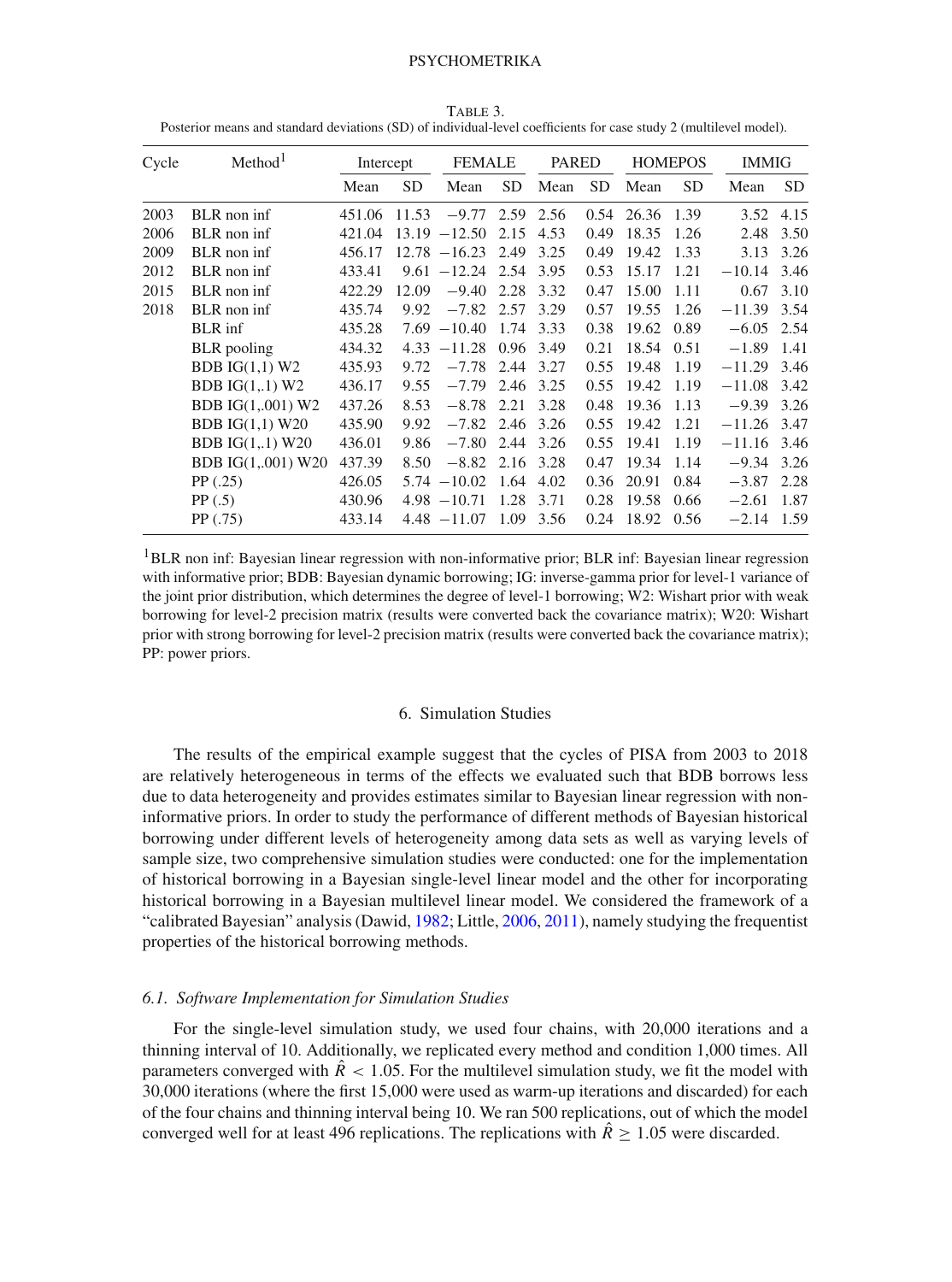| Method <sup>1</sup><br>Cycle |                    | <b>TCSHORT</b> |      | <b>STRATIO</b> |      | <b>FEMALE:TCSHORT</b> |      |  |
|------------------------------|--------------------|----------------|------|----------------|------|-----------------------|------|--|
|                              |                    | Mean           | SD   | Mean           | SD   | Mean                  | SD.  |  |
| 2003                         | BLR non inf        | $-12.50$       | 3.35 | $-0.76$        | 0.52 | 0.09                  | 2.80 |  |
| 2006                         | BLR non inf        | $-0.89$        | 3.41 | $-0.24$        | 0.65 | $-2.87$               | 2.27 |  |
| 2009                         | BLR non inf        | $-16.28$       | 4.07 | $-1.27$        | 0.61 | $-0.15$               | 2.64 |  |
| 2012                         | BLR non inf        | $-13.15$       | 3.61 | 0.06           | 0.31 | 0.93                  | 2.45 |  |
| 2015                         | BLR non inf        | $-5.68$        | 2.94 | 0.03           | 0.60 | $-1.31$               | 2.09 |  |
| 2018                         | BLR non inf        | $-8.40$        | 3.18 | 0.33           | 0.29 | 1.85                  | 2.52 |  |
|                              | BLR inf            | $-9.19$        | 2.29 | 0.15           | 0.25 | 0.76                  | 1.74 |  |
|                              | <b>BLR</b> pooling | $-9.60$        | 1.39 | $-0.11$        | 0.18 | $-0.08$               | 0.96 |  |
|                              | BDB $IG(1,1)$ W2   | $-8.43$        | 3.16 | 0.34           | 0.29 | 1.80                  | 2.40 |  |
|                              | BDB $IG(1, .1)$ W2 | $-8.80$        | 3.49 | 0.32           | 0.28 | 1.79                  | 2.36 |  |
|                              | BDB IG(1,,001) W2  | $-8.63$        | 2.48 | 0.17           | 0.26 | 0.96                  | 1.91 |  |
|                              | BDB $IG(1,1)$ W20  | $-8.41$        | 3.22 | 0.34           | 0.29 | 1.78                  | 2.40 |  |
|                              | BDB $IG(1, 1)$ W20 | $-8.42$        | 3.14 | 0.34           | 0.29 | 1.81                  | 2.37 |  |
|                              | BDB IG(1,,001) W20 | $-8.66$        | 2.51 | 0.17           | 0.26 | 0.97                  | 1.93 |  |
|                              | PP(.25)            | $-9.11$        | 1.49 | 0.02           | 0.16 | 0.81                  | 1.65 |  |
|                              | PP(.5)             | $-9.39$        | 1.40 | $-0.06$        | 0.17 | 0.29                  | 1.28 |  |
|                              | PP(.75)            | $-9.54$        | 1.38 | $-0.09$        | 0.17 | 0.06                  | 1.09 |  |

<span id="page-18-0"></span>Table 4. Posterior means and standard deviations (SD) of school-level coefficients for case study 2 (multilevel model).

<sup>1</sup>BLR non inf: Bayesian linear regression with non-informative priors; BLR inf: Bayesian linear regression with informative priors; BDB: Bayesian dynamic borrowing; IG: inverse-gamma prior for level-1 variance of the joint prior distribution, which determines the degree of level-1 borrowing; W2: Wishart prior with weak borrowing for level-2 precision matrix (results were converted back the covariance matrix); W20: Wishart prior with strong borrowing for level-2 precision matrix (results were converted back the covariance matrix); PP: power priors.

#### *6.2. Design of Simulation Study 1*

For the first simulation study focusing on a Bayesian single-level model, we evaluated the impact of sample size, heterogeneity between historical data and current data, and prior choice on parameter estimation. To mimic real large-scale assessment data, the data sets used in Simulation Study 1 were based on the US samples from the PISA 2003 to PISA 2018 cycles. For illustration purposes, PISA 2003 to PISA 2015 were treated as five historical cycles and PISA 2018 was treated as the current cycle. The sample size *N* per cycle varied at 100 and 2000. For the historical cycles, a random sample was selected from the US samples of the PISA 2003–2015 cycles, respectively, with sample sizes of 100 or 2000 in each cycle. The evaluation of relatively smaller sample sizes such as 100 is intended to shed some light on subgroup analyses or data analyses for smaller countries in the context of large-scale assessments. An intermediate sample size condition of  $N = 500$  was also studied and the results are essentially the same as for the  $N = 100$  and  $N = 2000$  cases. The results for  $N = 500$  can be found in the supplementary material. The selected variables included the math achievement score, gender, parent education, home procession, and immigration status.

To evaluate the impact of heterogeneity between historical data and current data in a controlled setting, a spectrum of current data that differed from the historical data with varying degrees of heterogeneity was generated. A Bayesian linear model was fit on each of the historical data sets with math achievement as the outcome, and gender, parent education, home procession, and immigration status as predictors to obtain the historical estimates for the effects of interest. For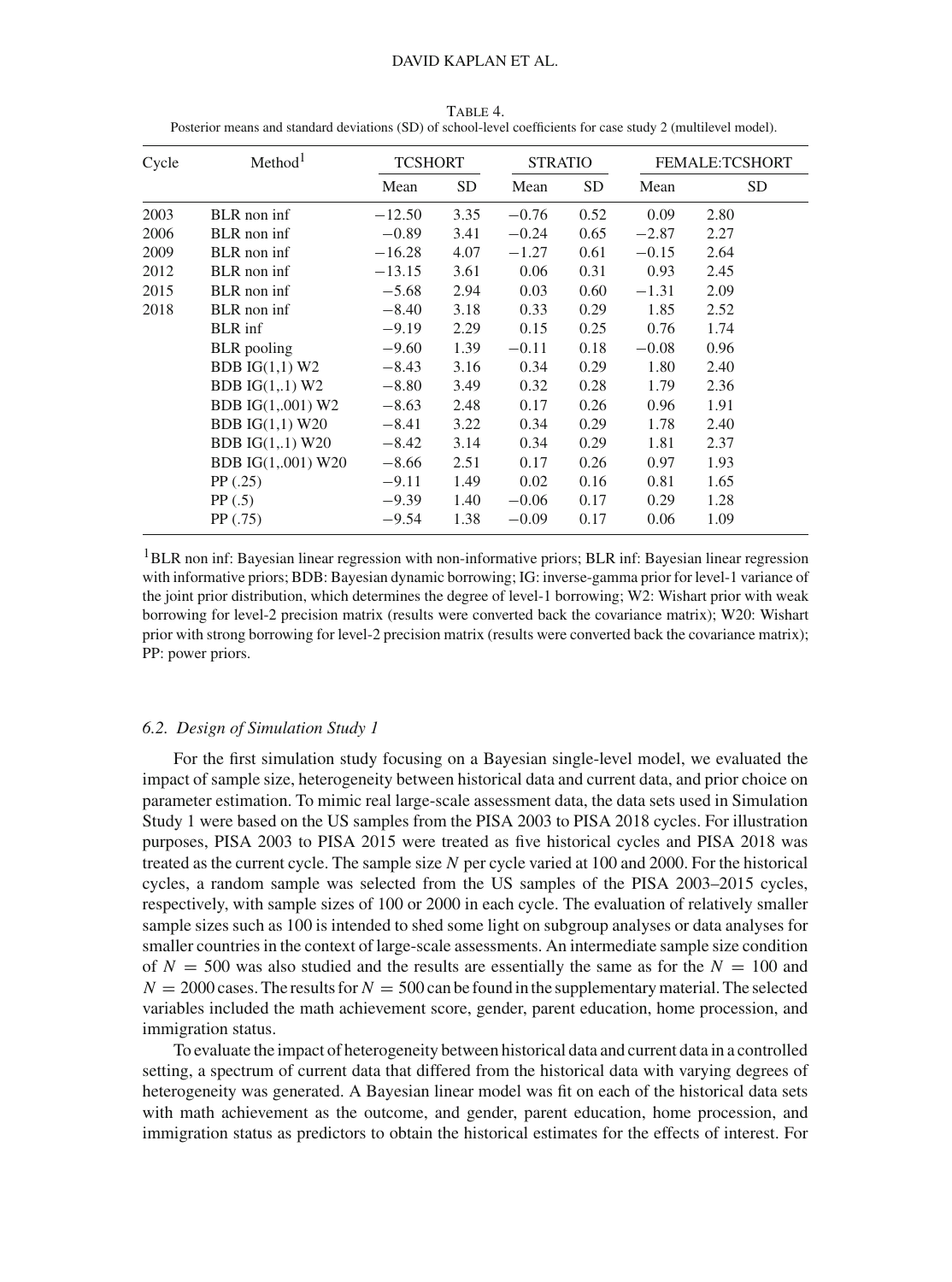| Cycle | Method <sup>1</sup> |       |         |          | Level-1 SD Level-2 Var.-Intercept Level-2 Covar. Level-2 Var.-FEMALE |
|-------|---------------------|-------|---------|----------|----------------------------------------------------------------------|
| 2003  | BLR non inf         | 77.12 | 1069.02 | $-35.54$ | 10.40                                                                |
| 2006  | BLR non inf         | 76.42 | 1185.44 | $-16.86$ | 7.98                                                                 |
| 2009  | BLR non inf         | 73.83 | 1358.10 | 3.57     | 10.67                                                                |
| 2012  | BLR non inf         | 74.35 | 1221.41 | $-11.83$ | 4.43                                                                 |
| 2015  | BLR non inf         | 78.41 | 1152.04 | $-55.28$ | 18.66                                                                |
| 2018  | BLR non inf         | 79.21 | 949.58  | $-39.44$ | 37.80                                                                |
|       | BLR inf             | 79.22 | 951.49  | $-36.50$ | 34.35                                                                |
|       | BLR pooling         | 76.56 | 1255.06 | $-73.36$ | 16.36                                                                |
|       | BDB $IG(1,1)$ W2    | 76.48 | 972.51  | $-42.84$ | 10.16                                                                |
|       | BDB $IG(1,1)$ W2    | 76.48 | 974.05  | $-40.97$ | 9.71                                                                 |
|       | BDB IG(1,,001) W2   | 76.48 | 971.30  | $-42.69$ | 9.82                                                                 |
|       | BDB $IG(1,1)$ W20   | 76.47 | 1016.67 | $-57.70$ | 15.22                                                                |
|       | BDB $IG(1, 1)$ W20  | 76.47 | 1015.61 | $-59.58$ | 15.66                                                                |
|       | BDB IG(1,,001) W20  | 76.46 | 1011.85 | $-57.25$ | 14.68                                                                |
|       | PP(.25)             | 79.88 | 618.45  | $-14.61$ | 6.33                                                                 |
|       | PP(.5)              | 77.99 | 974.91  | $-26.88$ | 5.70                                                                 |
|       | PP(.75)             | 77.08 | 1151.31 | $-49.57$ | 9.43                                                                 |

<span id="page-19-0"></span>Table 5. Posterior means of variation parameters for case study 2 (multilevel model).

<sup>1</sup>BLR non inf: Bayesian linear regression with non-informative priors; BLR inf: Bayesian linear regression with informative priors; BDB: Bayesian dynamic borrowing; IG: inverse-gamma prior for level-1 variance of the joint prior distribution, which determines the degree of level-1 borrowing; W2: Wishart prior with weak borrowing for level-2 precision matrix (results were converted back the covariance matrix); W20: Wishart prior with strong borrowing for level-2 precision matrix (results were converted back the covariance matrix); PP: power priors.

the current data, predictor values were obtained from the US sample of the PISA 2018 cycle, while the outcome, math achievement score, was generated with the average historical intercept as the intercept and ten different kinds of slopes, denoted as Condition 1 to Condition 10, to cover a wide range of potential heterogeneity conditions in practice. The generating intercept was kept the same across ten conditions to keep a reasonable scale of the generated math outcome variable. In terms of the generating slopes, for Condition 5, the average slopes from five historical cycles were used as the slopes for generating the outcome variable in the current data. In this scenario, the effects of interest in the current data are the same as the average effects of interests in the historical cycles, and thus represent the *homogeneous* case. Under this condition, complete pooling or a very strong prior based on historical data would be expected to yield better results in terms of bias and mean squared error. In Conditions 1 to 4 and Conditions 6 to 9, the outcomes were generated using the slopes that were 80% less, 50% less, 20% less, 10% less, 10% more, 20% more, 50% more and 80% more of the average historical slopes, respectively, to reflect different degrees of heterogeneity in the effects of interest across historical data and current data. For Condition 10, coefficients with the opposite sign of the average historical slopes were used, which was the most *heterogeneous* case among all the conditions we evaluated. In this scenario, no borrowing or a flat prior would be expected to produce results with smaller bias and mean squared error.

Regarding the choice of priors, we evaluated the same priors as in the single-level case study, which include regular non-informative prior, informative prior (based on average of historical coefficients), complete pooling, dynamic borrowing with  $IG(1, 1)$ ,  $IG(1, .1)$ , and  $IG(1, .001)$  on  $\tau^2$  in (7), and power priors with  $a^h$  varying at .25, .5 and .75.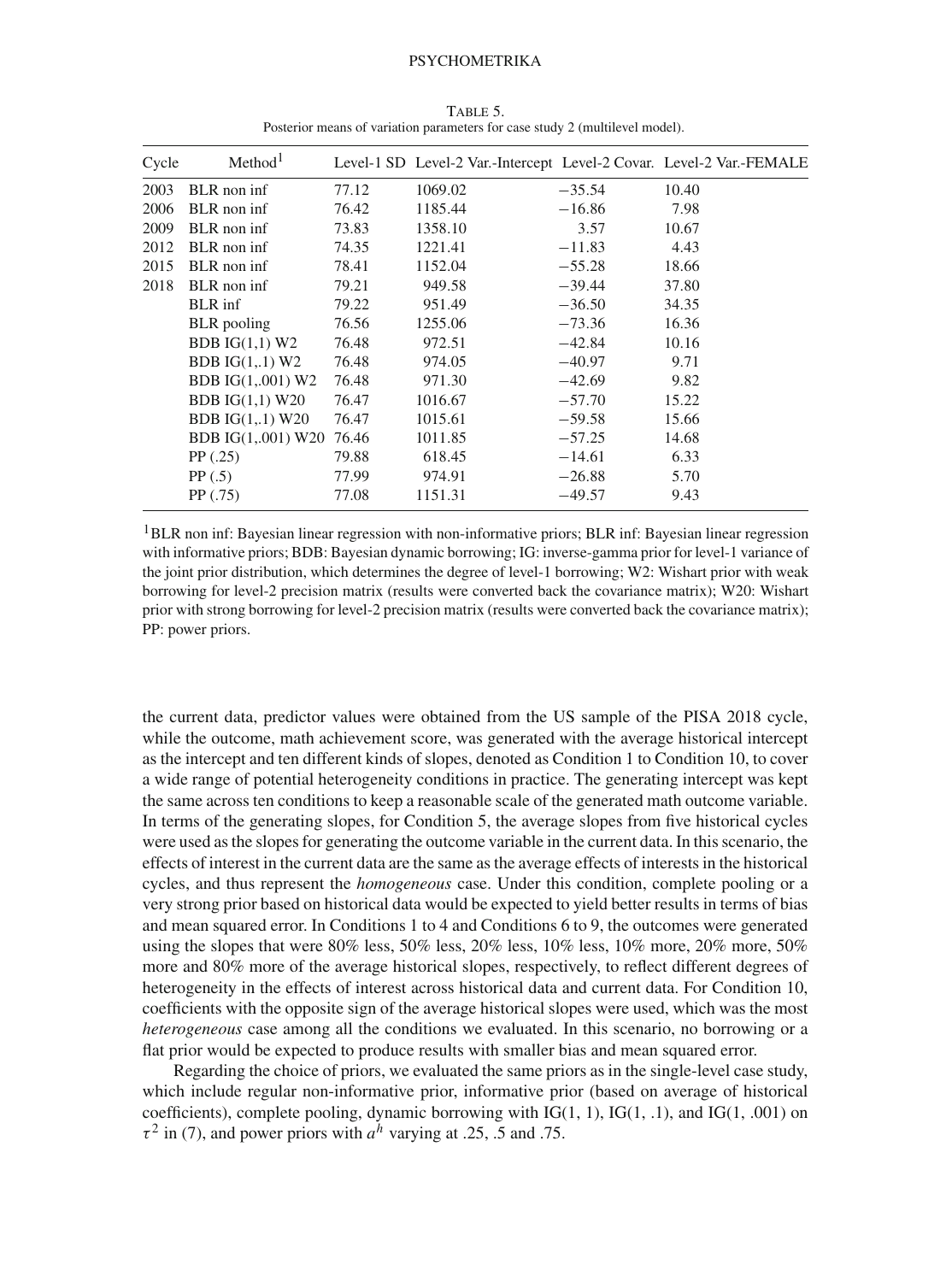### *6.3. Results of Simulation Study 1*

Figure [3](#page-22-0) presents the log mean square error (log MSE) (upper left), percent bias (upper right), total effective sample size (lower left), and LOOIC (lower right) for sample size of 100.

We preferred to take the log of the mean square error values to more clearly show the differences among the various methods and conditions. The columns display the results broken down by method (Bayesian linear regression, Bayesian dynamic borrowing, and power priors under different hyperparameter settings). The horizontal axis represents the conditions of heterogeneity between the current and past cycles of PISA described in the Design section.

The results for log MSE show generally that as the heterogeneity between the current and previous cycles increases (e.g., conditions 1 - 4 and 6 - 10), the log MSE also increases. We note that the behavior of the log MSE across methods is relatively similar, but does differ across predictors. As expected, BLR under complete pooling performs better under relatively homogeneous conditions.

Percent bias as shown in the upper right of Figure [3](#page-22-0) follows the same pattern as log MSE. For the relatively homogeneous conditions (e.g., conditions 4 to 6), BLR pooling, power prior  $(a<sup>h</sup> = .75)$ , and BDB (IG[1, .001]) record the smallest percent bias across all variables. However, as cycles become more heterogeneous, the bias under BLR pooling and power prior  $(a^h = .75)$ dramatically increases compared to BDB across all priors. We thus find that when the current cycle differs from past cycles, borrowing from historical cycles produces a greater percent bias for BLR and PP compared to BDB.

With respect to total effective sample size (TESS) in the lower left of Figure [3](#page-22-0) for the sample size 100 condition, we see, as expected, that BLR under complete pooling uses all of the information in the data. BDB, by comparison, uses considerably less information on average and the information provided by different BDB priors vary. For example, as illustrated in Figure [3c](#page-22-0), BDB under IG (1, .001) has a larger total effective sample size overall compared to the other IG priors, and this particular prior borrows more under the homogeneous conditions and borrows less under the heterogeneous conditions compared to the other BDB priors. We find, also as expected, that PP falls between BLR under complete pooling and BLR under no borrowing regardless of the  $a^h$  value.

The results for LOOIC with sample size 100 are shown in lower right of Figure [3.](#page-22-0) We find that for conditions with heterogeneity above |20%|, there is a marked increase in LOOIC values for BLR and PP, whereas almost all BDB priors and informative BLR are unaffected by greater degrees of heterogeneity. As before, this suggests that BDB shows superior predictive performance compared to BLR and PP regardless of the level of heterogeneity between the current cycle and historical cycles.

Figure [4](#page-23-0) shows the results for sample size 2000. Here, we see generally the same pattern of results as observed for sample size = 100 for log MSE, percent bias, TESS, and LOOIC. We note that as the sample size increases, there is much less variability across conditions and across methods, as would be expected from Bayesian theory. When moving to  $N = 2000$  cases, we see that the relative patterns for TESS still hold for BLR and PP but the total effective sample size for BDB remains mostly constant across BDB priors and heterogeneity conditions.

Our conclusion for the single-level simulation study is that BDB generally performs at least as well as BLR and PP, particularly for relatively homogeneous cases; and in heterogeneous cases BDB performs better, at least with respect to percent bias and point-wise predictive accuracy as measured by the LOOIC.

#### *6.4. Design of Simulation Study 2*

Simulation Study 2 was conducted to evaluate the performance of Bayesian dynamic borrowing in multilevel settings. Simulation conditions included number of schools, school size,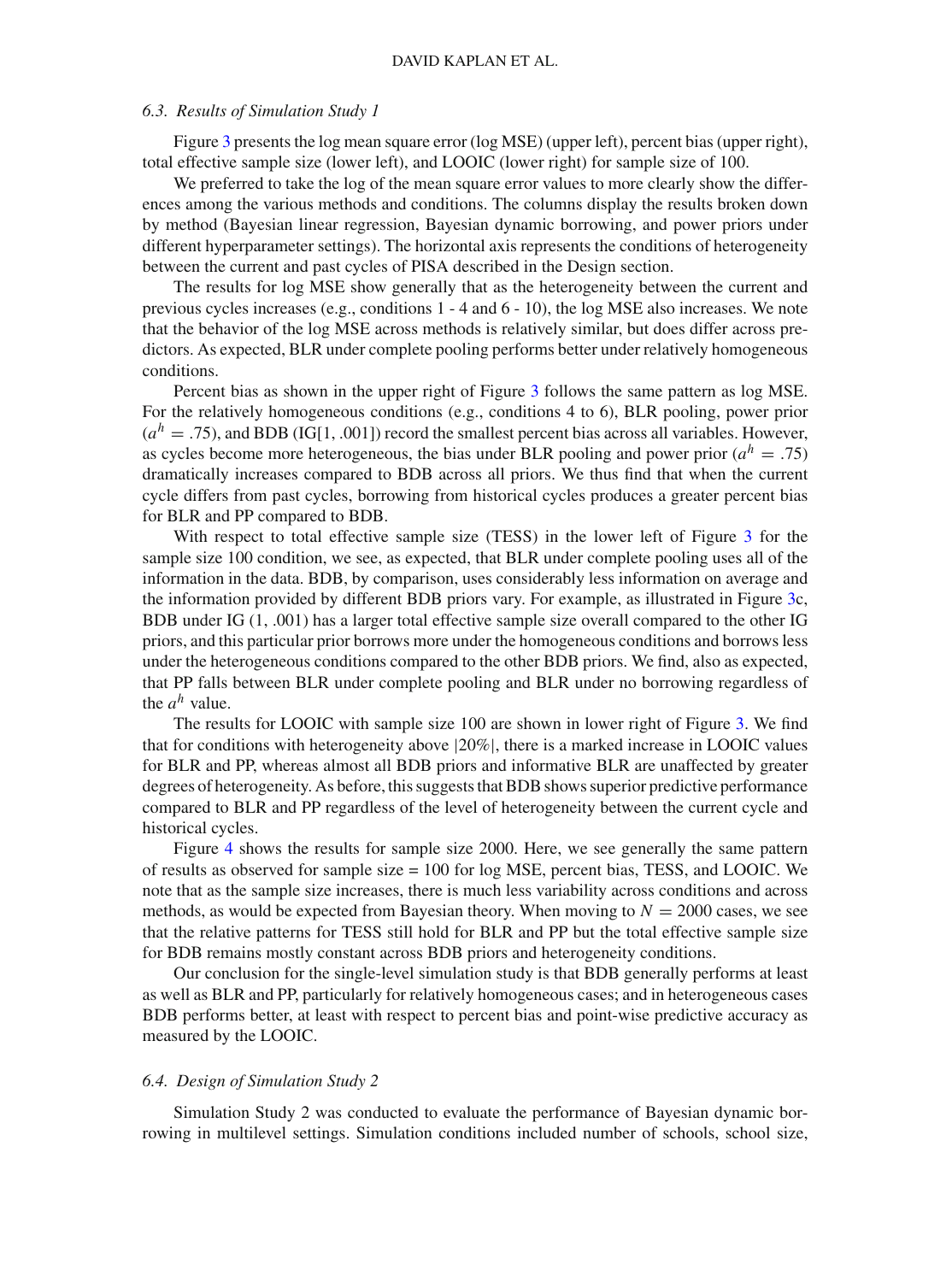

Figure 2.

<span id="page-21-0"></span>Total effective sample size (upper panel), and LOOIC (lower panel) for multilevel case study (full US sample). The horizontal axis represents the methods used under Bayesian linear regression (BLR), the priors used under Bayesian dynamic borrowing (BDB) under weak (Wishart Prior W2) or strong (Wishart Prior W20) borrowing at level-2, and the *a* parameter used for power priors (PP).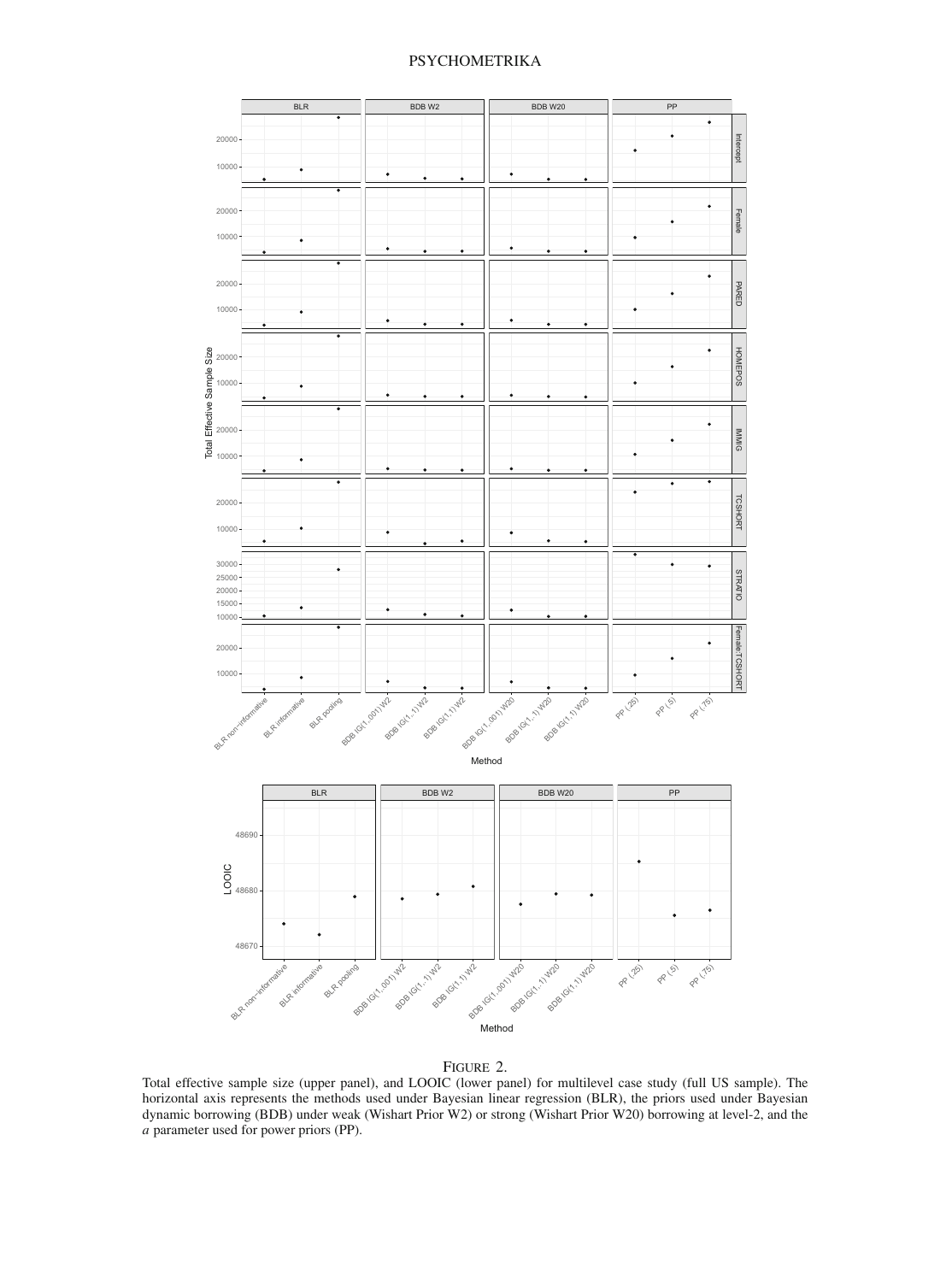



<span id="page-22-0"></span>Log MSE (FIG. [3a](#page-22-0), upper left), percent bias (FIG. [3b](#page-22-0), upper right), total effective sample size (FIG. [3c](#page-22-0), lower left), and LOOIC (FIG. [3d](#page-22-0), lower right) for Simulation Study 1 ( $N = 100$ ). The horizontal axis represents heterogeneity conditions. Each line within the figures represents methods examined under Bayesian linear regression (BLR), the priors used under Bayesian dynamic borrowing (BDB), and the *a* parameter used for power priors (PP).

heterogeneity of historical information, and prior choice. Data generation in Simulation Study 2 was also based on the US samples of the PISA 2003–2018. Let *G* denote the number of schools and let *n* denote sample size per school. We examined three different sample sizes: (1)  $G = 10$ ,  $n = 20$ ; (2)  $G = 10$ ,  $n = 40$ , and (3)  $G = 30$ ,  $n = 20$ . For the data sets of historical cycles, a random sample stratified by schools was selected from the US samples of the PISA 2003–2015 cycles, respectively, with one of the sample size scenarios mentioned above for each cycle. The selected variables included math achievement score, gender, parent education, home procession, immigration status, teacher shortage index, and student–teacher ratio. We only display results for the  $G = 30$ ,  $n = 20$  condition. The remaining conditions are available in the supplementary material.

Similar to Simulation Study 1, a spectrum of current data that differed from the historical data with varying degrees was generated to evaluate the impact of heterogeneity between historical data and current data. A Bayesian multilevel linear model was fit on each of the historical cycles with math achievement as the outcome, gender, parent education, home procession, and immigration status as student-level predictors, and teacher shortage and student–teacher ratio as the school-level predictors. The intercept was allowed to be random, while the slopes were fixed. Fixed effect and random effect estimates from the historical cycles were obtained and used to generate the current cycle's data. That is, for the current cycle, predictor values were sampled from the US sample of PISA 2018 cycle, while the outcome, math achievement score, was generated with the average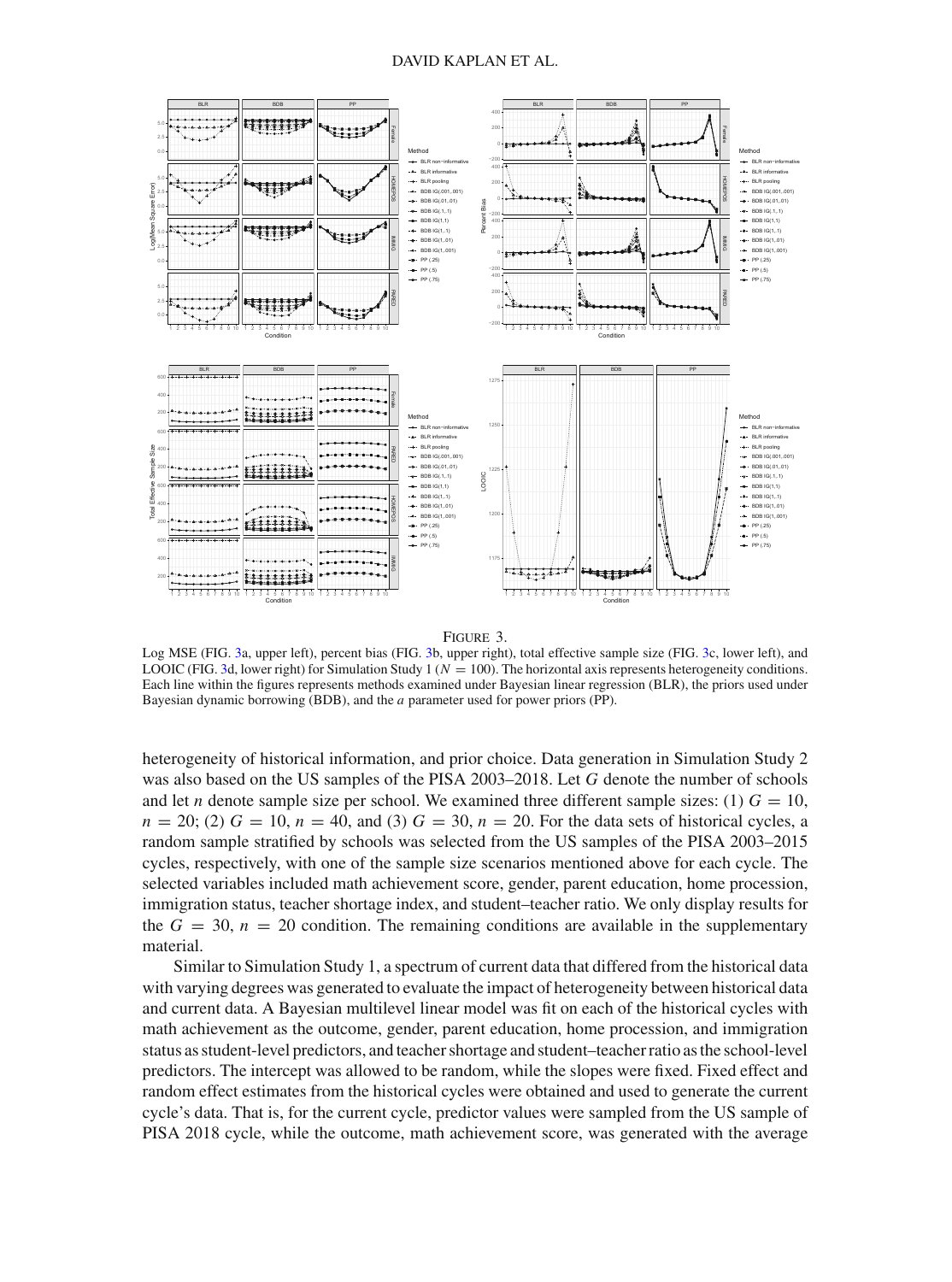

Figure 4.

<span id="page-23-0"></span>Log MSE (FIG. [4a](#page-23-0), upper left), Percent bias (FIG. [4b](#page-23-0), upper right), Total Effective sample size (FIG. [4c](#page-23-0), lower left), and LOOIC (FIG. [4d](#page-23-0), lower right) for Simulation Study 1 ( $N = 2000$ ). The horizontal axis represents heterogeneity conditions. Each line within the figures represents methods examined under Bayesian linear regression (BLR), the priors used under Bayesian dynamic borrowing (BDB) for weak (W2) or strong (W20) borrowing, and the *a* parameter used for power priors (PP).

historical intercept as the intercept and ten different kinds of fixed slopes and random effects, denoted as Condition 1 to Condition 10, similar to those in Simulation Study 1. For Condition 5, the average fixed level-1 slopes and average level-2 variance from five historical cycles were used to generate the outcome variable in the current data. In Conditions 1 to 4 and Conditions 6 to 9, the outcomes were generated using the fixed slopes and level-2 variance that were 80% less, 50% less, 20% less, 10% less, 10% more, 20% more, 50% more and 80% more of the average historical slopes and level-2 variance, respectively, to reflect different degrees of heterogeneity. For Condition 10, coefficients with the opposite sign of the average historical slopes and level-2 variance were used.

With regard to prior choice, similar to the multilevel case study, we assessed the performance of dynamic priors and compared it to regular non-informative prior, informative prior (based on average of historical coefficients), complete pooling, and power priors. Specifically, for dynamic priors, we varied the IG prior for  $\tau^2$  at IG(1, 1), IG(1, .1), and IG(1, .001). Results for intermediate prior conditions are available in the supplementary material. The precision matrix of the random intercept has a Wishart distribution W( $v, vS^{-1}$ ) where v takes 1 (weak borrowing) or 20 (strong borrowing) and  $S = \Sigma_S' \Omega \Sigma_S$  is the baseline precision where  $\Sigma_S$  is a diagonal matrix whose diagonal elements are distributed as half-Cauchy(0, 1) and  $\Omega \sim LKJCorr(3)$ . For power priors, again, we varied  $a^h$  at .25, .50, and .75.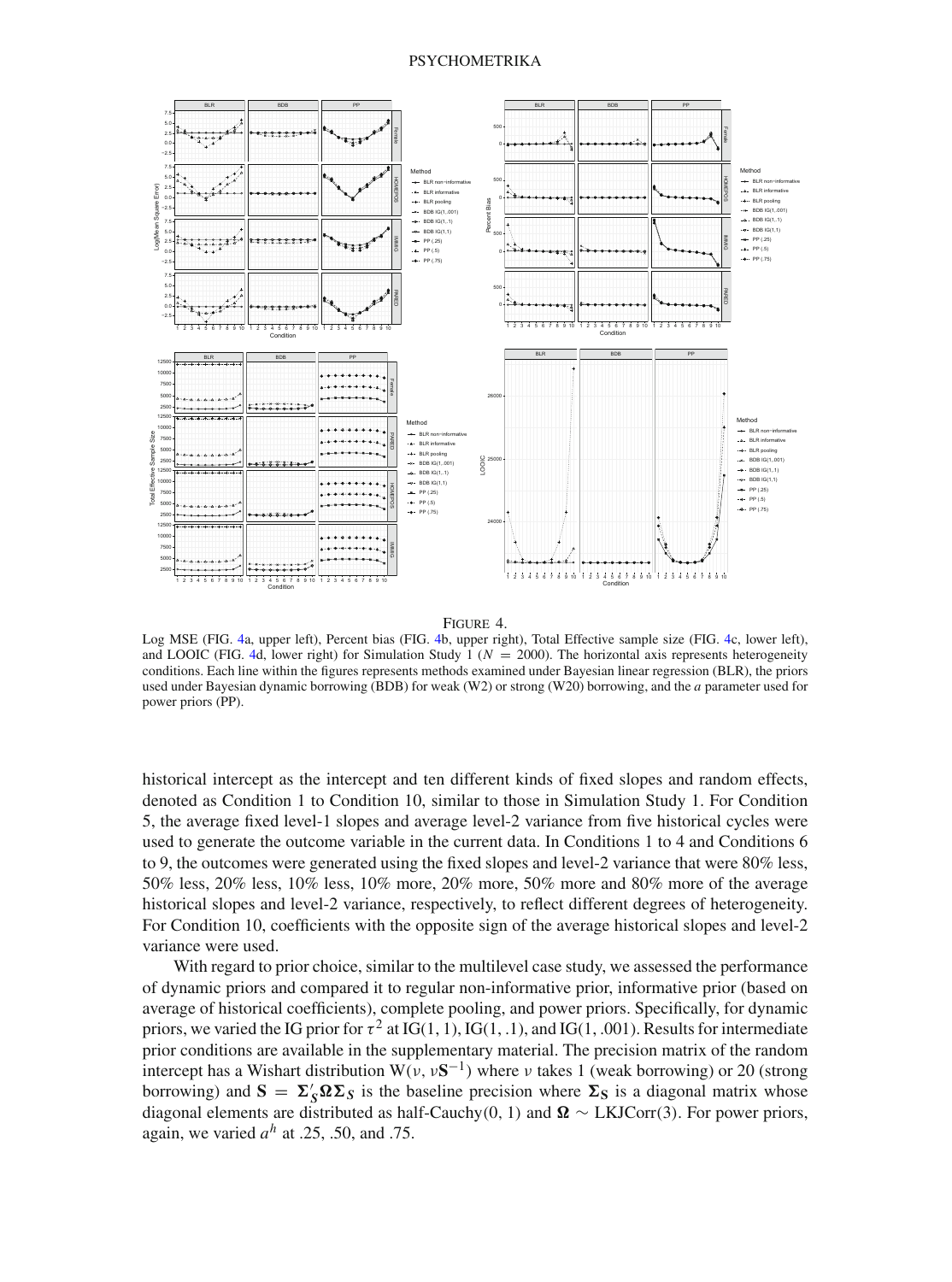

#### Figure 5.

<span id="page-24-0"></span>Log MSE (Figure. [5a](#page-24-0), upper left), Percent bias (Figure. [5b](#page-24-0), upper right), Total Effective sample size (Figure. [5c](#page-24-0), lower left), and LOOIC (Figure. [5d](#page-24-0), lower right) for Simulation Study  $2 (N = 600; 30$  Schools, 20 Students Each). The horizontal axis represents heterogeneity conditions. Each line within the figures represents methods examined under Bayesian linear regression (BLR), the priors used under Bayesian dynamic borrowing (BDB), and the *a* parameter used for power priors (PP).

#### *6.5. Results of Simulation Study 2*

For simulation study 2, we present the results only for the case of 30 schools with 20 students in each school. The results for the other school/student conditions are virtually identical to the 30/20 case and are available in the supplementary material. Figure [5](#page-24-0) shows the log MSE (upper left), percent bias (upper right), TESS (lower left), and LOOIC (lower right) for different combinations of numbers of schools and numbers of students per school respectively. The columns break the results into four groups of methods: BLR, BDB with weak borrowing on random effects, BDB with strong borrowing on random effects, and PP.

These figures basically show similar patterns to the single-level simulation study, though it must be noted that we find some variations across methods as they pertain to different level-1 and level-2 predictors. Most methods, however, show smaller log MSE (Figure [5a](#page-24-0)) on coefficient estimates when there is more homogeneity between the current cycle and historical cycles. The non-informative prior method is stable across different heterogeneity conditions, while BLR pooling performs better in the homogeneous conditions (e.g., condition 5) and worse in the heterogeneity conditions (e.g., condition 10); BDB is mostly stable across conditions and the prior of the precision matrix has little effect on the estimation of coefficients. Stronger borrowing in coefficients like  $IG(1, 0.001)$  generally leads to smaller log MSE with BDB because the variance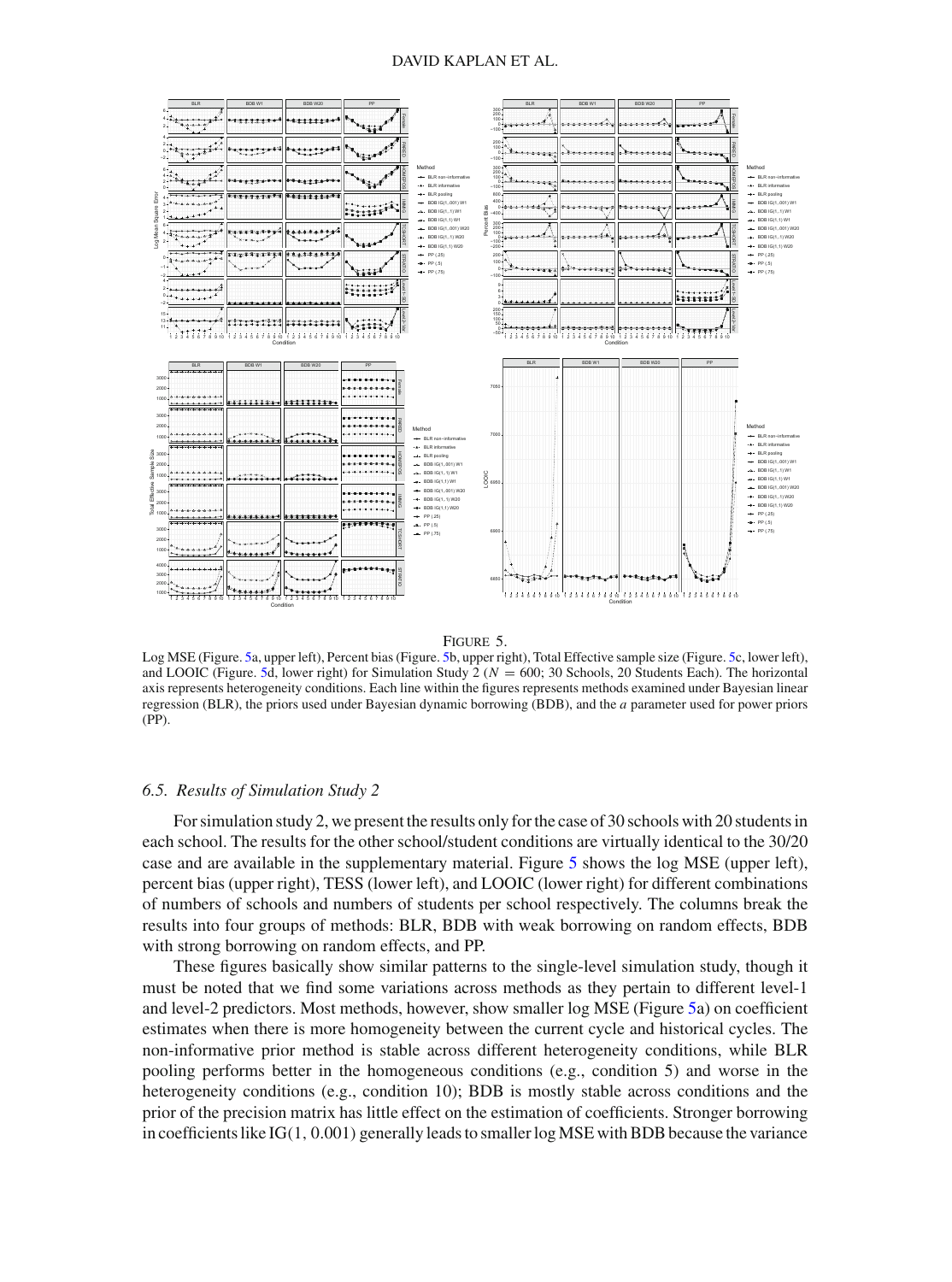of the estimator is reduced, even at the price of possibly greater bias. In addition, BDB is much better than all other methods for student-level standard deviation estimates, and strong borrowing of the precision matrix works better for estimating school-level variances.

The MSE can be decomposed into squared bias and variance, which are described by bias and TESS respectively (Figures [5b](#page-24-0) and [5c](#page-24-0)). BDB shows much smaller biases in estimates than other borrowing methods except condition 9 where even non-informative priors leads to large bias, while pooling and PP are seriously biased under all heterogeneous conditions. Moreover, BDB shows the smallest bias in the student-level standard deviation, and strong borrowing of the precision matrix results in smaller bias in the school-level variance than weak borrowing. According to TESS, BDB usually uses much less information than pooling and PP regardless of specific priors used, implying that BDB estimators may generally have large variances compared to complete pooling. Finally, the LOOIC results in Figure [5d](#page-24-0) confirm that BDB is preferable to other borrowing methods in its stability across all conditions.

## 7. Conclusions

Bayesian dynamic borrowing incorporates information from previous relevant data sources while taking into account the heterogeneity of those data sources with respect to the current data. While it has attracted more attention in the clinical research area in recent years, it has not been studied or applied in large-scale assessments or other educational research areas. The purpose of this paper was to extend the method Bayesian dynamic borrowing from the typical one-parameter of interest scenario in clinical trials to multilevel models with covariates with specific applications to large-scale educational assessments and evaluate its performance in two comprehensive case studies and two simulation studies. In addition, we compared BDB with several commonly used methods, including Bayesian linear regression with and without pooling of the historical and current data and power priors. Though not all the popular historical borrowing methods were included for comparison, this paper may be viewed as a first step of extending BDB to large-scale assessments and education/psychology areas. Comparison with more recent methods is warranted for further research.

To summarize, our case studies showed that BDB performed at least as well, and in some cases better, than other methods of borrowing historical information in terms of predictive accuracy as measured by the LOOIC. As historical effects of interest were relatively heterogeneous from the current effect of interest, BDB borrowed less compared to other prior conditions indicated by the total effective sample sizes (TESS).

With respect to our simulation studies, which were designed to mimic the structure of PISA, we found that BDB also performed at least as well, if not better, than other methods of borrowing with respect to MSE, percent bias, and LOOIC. Also, we found that BDB generally borrows more (TESS is larger) when the historical effects of interest are close to the current effect of interest and borrows less (TESS is smaller) when they are different. Again, this result holds for both the single-level and multilevel cases and across the sample size conditions.

An important outcome of our study is the finding that historical borrowing methods, including BDB, do not perform identically across variables in a model. As alluded to in the introduction, this may be due to exogenous changes in society as a whole or endogenous changes to the technology of the assessment that have occurred over time impacting some, but perhaps not all, of the variables in the model. It is important, therefore, to determine if methods of historical borrowing can account for these possible changes over cycles of data collection. It is noteworthy that BDB appears overall to be the most stable across conditions of heterogeneity and across cycles. In any real data setting, we would advocate a comparison of borrowing methods to ascertain differences in the amount of borrowing over effects of interest.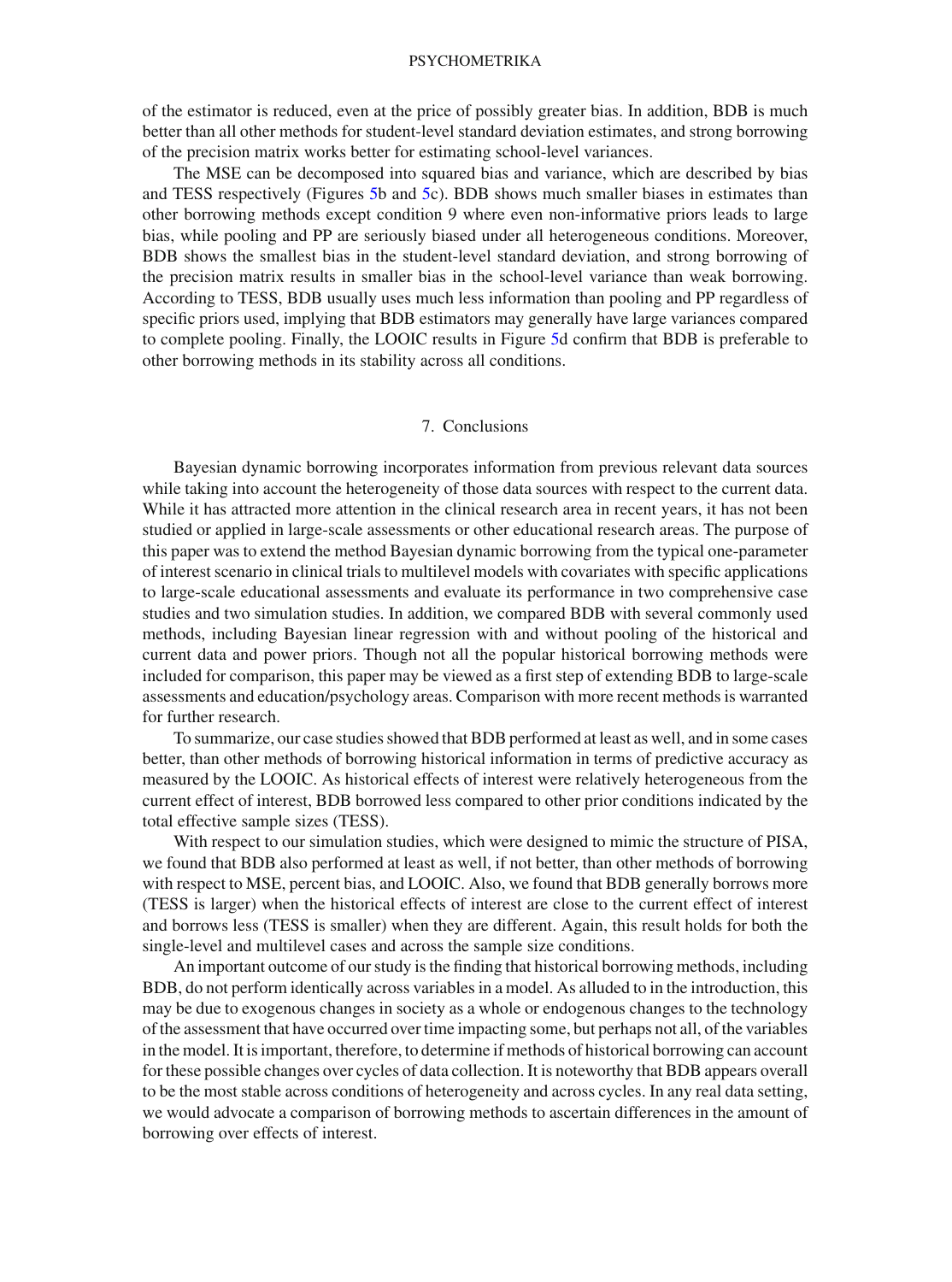It is important to point out some limitations of this study as they pertain specifically to application of these methods to LSAs. First, we did not account for the psychometric methods used to obtain achievement scores—particularly the implementation of plausible value methodology (Mislevy, [1991](#page-28-30); Mislevy, Beaton, Kaplan, & Sheehan, [1992](#page-28-31); von Davier, [2013\)](#page-29-0). It would be necessary to extend BDB to handle plausible values, and one approach advocated by Zhou and Reiter [\(2010](#page-29-1)) for Bayesian inference with multiply imputed data would be to combine draws from the posterior distributions from each completed data set and use the combined draws to summarize the posterior distribution. With respect to Bayesian historical borrowing, the draws from the analysis of each plausible value would be combined and summarized. It is also the case that the approach by Zhou and Reiter [\(2010\)](#page-29-1) could, in principle, be used to handle missing data across cycles of the assessments used for borrowing. Admittedly, this approach to handling plausible values and/or missing data would add additional computational intensity and we leave this topic for future research.

Second, we did not account for the sampling weights which are a feature of large-scale assessments. The problem of sample weighting in Bayesian models generally has been discussed in Gelman [\(2007](#page-27-16)), who declared at the time "Survey weighting is a mess" (pg. 153). Since then, and with the advent of Stan (Stan Development Team, [2020](#page-28-27)), it is possible to incorporate weights directly into the calculation of the likelihood. Another approach advocated by Gelman [\(2007](#page-27-16)) would be multilevel regression with post-stratification (Gelman & Thomas, [1997\)](#page-27-17). Both approaches would require considerable future research on how to properly choose weights or post-stratification adjustment cells from historical data on which to adjust parameter estimates, and is beyond the scope of this paper.

Third, we recognize that as with any other case study and simulation study, the results are not generalizable to all possible situations that investigators may encounter. Nevertheless, our study can serve as a framework for examining the sensitivity of results to different choices of borrowing methods. In particular, should different borrowing methods yield roughly the same findings, then it might serve as evidence that the historical cycles of data are relatively heterogeneous, whereas if the results are noticeably different, this might suggest a greater degree of borrowing from homogeneous data sets and with BDB perhaps yielding more accurate results, particularly when the focus is cross-validation. We would encourage such sensitivity analyses in practice.

Finally, though not a limitation per se, the methods that we described in this paper are computationally intensive, even in a high-throughput/high-speed computing environment that utilizes state-of-the-art MCMC algorithms. The computing time committed to Bayesian dynamic borrowing is, of course, a function of the number of historical cycles of data, the sample size, and the dimensionality of the parameter space.

## *7.1. Other Applications of BDB*

Bayesian dynamic borrowing can be applied to other data collection and analysis plans beyond those described in this paper. In addition to clinical trial situations from which these methods originally derived, Bayesian dynamic borrowing can be applied to any situation in which one wishes to utilize comparable historical data. For example, the Early Childhood Longitudinal Study (NCES, [2018\)](#page-28-32) was conducted twice, once with a cohort of kindergarten children in 1998 and then again with a cohort of kindergarten children in 2011. Investigators interested in growth and development in the academic and non-academic outcomes among the 2011 cohort can utilize information from the 1998 cohort via BDB.

We noted earlier that BDB, and other borrowing methods, have focused on applications to clinical trials and that Viele et al[.](#page-28-3) [\(2014](#page-28-3)) alluded to extending BDB to the situation of multiple covariates. Although the focus of attention in this paper was to large-scale educational assessments, it is clear that BDB could be applied to clustered randomized designs where, in non-experimental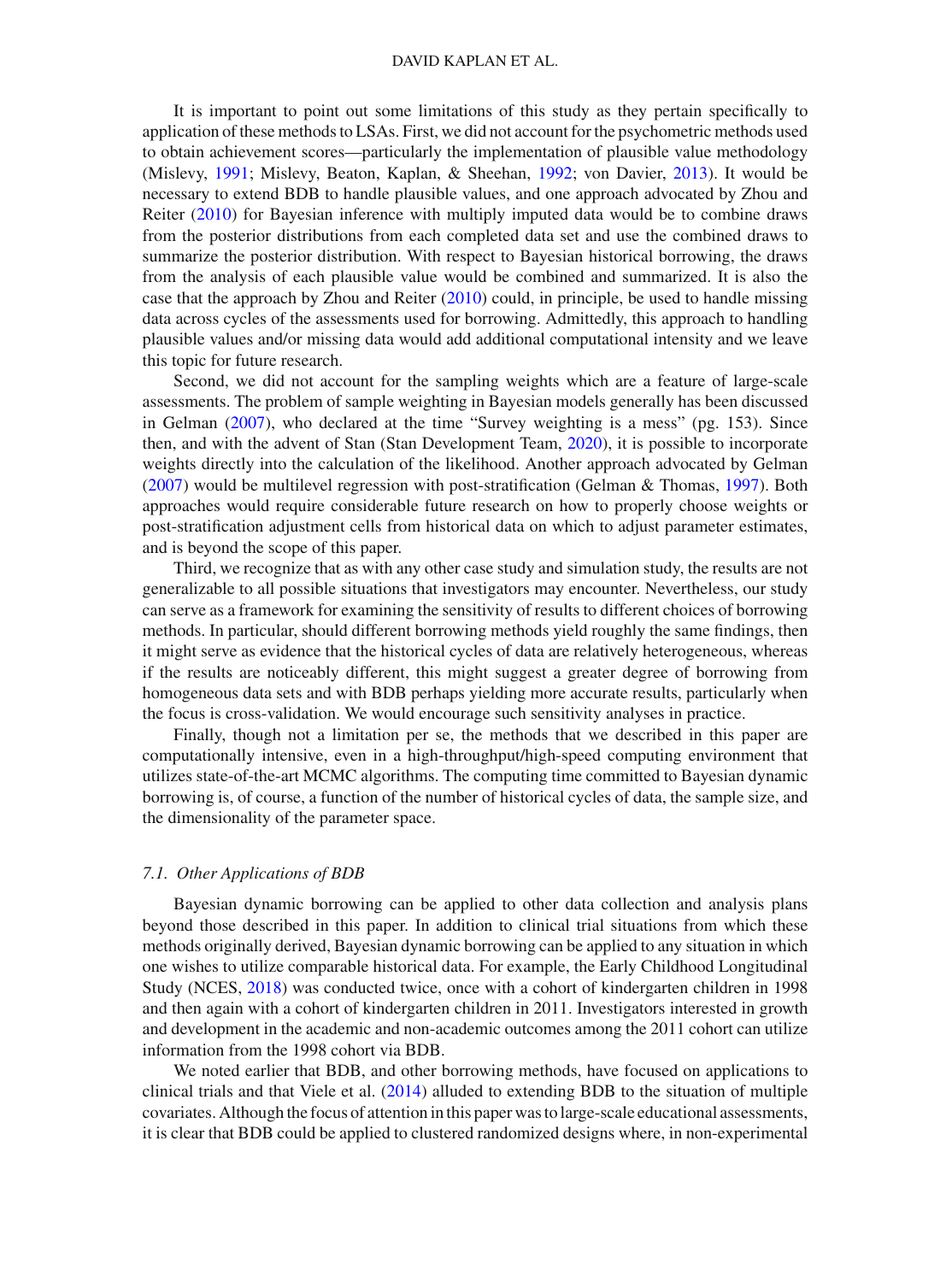settings, covariates would be required to aid in achieving balance between treatment and control groups.

To conclude, our results show that Bayesian dynamic borrowing is a prudent choice for combining information across studies, particularly when the degree of heterogeneity is either unknown or known to be extreme relative to the current data. Having demonstrated the utility of Bayesian dynamic borrowing for single and multilevel models, it will be important to examine the applicability of our method to larger classes of statistical models.

## Acknowledgments

The research reported in this paper was supported by the Institute of Education Sciences, US Department of Education, through Grant R305D190053 to The University of Wisconsin – Madison. The opinions expressed are those of the authors and do not represent the views of the Institute or the US Department of Education. The authors are grateful to Merve Sarac for valuable research assistance. This research was performed using the computing resources and assistance of the UW-Madison Center For High Throughput Computing (CHTC) in the Department of Computer Sciences. The CHTC is supported by UW-Madison, the Advanced Computing Initiative, the Wisconsin Alumni Research Foundation, the Wisconsin Institutes for Discovery, and the National Science Foundation, and is an active member of the Open Science Grid, which is supported by the National Science Foundation and the US Department of Energy's Office of Science.

**Publisher's Note** Springer Nature remains neutral with regard to jurisdictional claims in published maps and institutional affiliations.

#### References

- <span id="page-27-6"></span>Bainter, S. A., & Curran, P. J. (2015). Advantages of Integrative Data Analysis for Developmental Research. *Journal of Cognition and Development, 16*(1), 1–10.
- <span id="page-27-8"></span>Chen, M. H., Ibrahim, J. G., & Shao, Q.-M. (2000). Power prior distributions for generalized linear models. *Journal of Statistical Planning and Inference, 84*, 121–137.
- <span id="page-27-5"></span>Curran, P. J., & Hussong, A. M. (2009). Integrative data analysis: The simultaneous analysis of multiple data sets. *Psychological Methods, 14*, 81–100.
- <span id="page-27-15"></span>Dawid, A. P. (1982). The well-calibrated Bayesian. *Journal of the American Statistical Association, 77*, 605–610.
- <span id="page-27-10"></span>Du, H., Bradbury, T. N., Lavner, J. A., Meltzer, A. L., McNulty, J. K., Neff, L. A., & Karney, B. R. (2020). A comparison of Bayesian synthesis approaches for studies comparing two means: A tutorial. *Research Synthesis Methods, 11*, 36–65. <https://doi.org/10.1002/jrsm.1365>
- <span id="page-27-14"></span>Enders, C. K., Keller, B. T., & Levy, R. (2018). A fully conditional specification approach to multilevel imputation of categorical and continuous variables. *Psychological Methods, 23*(2), 298–317.
- <span id="page-27-11"></span>Gelman, A. (2006). Prior distributions for variance parameters in hierarchical models. *Bayesian Analysis, 1*, 515–533.
- <span id="page-27-16"></span>Gelman, A. (2007). Struggles with Survey Weighting and Regression Modeling. *Statistical Science, 22*(2), 153–164.
- <span id="page-27-0"></span>Gelman, A., Carlin, J. B., Stern, D. B., Dunson, H. S., Vehtari, A., & Rubin, D. B. (2014). *Bayesian Data Analysis* (3rd ed.). London, UK: Chapman & Hall.
- <span id="page-27-12"></span>Gelman, A., & Hill, J. (2007). *Data analysis using regression and multilevel/hierarchical models*. Cambridge: Cambridge University Press.
- <span id="page-27-17"></span>Gelman, A., & Thomas, L. (1997). Poststratification into many categories using hierarchical logistic regression. *Survey Methodology, 23*, 127–135.
- <span id="page-27-4"></span>Hobbs, B. P., Carlin, B. P., Mandrekar, S. J., & Sargent, D. J. (2011). Hierarchical commensurate and power prior models for adaptive incorporation of historical information in clinical trials. *Biometrics, 67*, 1047–1056.
- <span id="page-27-3"></span>Hobbs, B. P., Carlin, B. P., & Sargent, D. J. (2012). Commensurate priors for incorporating historical information in clinical trials using general and generalized linear models. *Bayesian Analysis, 7*(2), 1–36.
- <span id="page-27-7"></span>Ibrahim, J. G., & Chen, M. H. (2000). Power prior distributions for regression models. *Statistical Science, 15*, 46–60.
- <span id="page-27-9"></span>Ibrahim, J. G., Chen, M. H., Gwon, Y., & Chen, F. (2015). The power prior: theory and applications. *Statistics in Medicine, 34*, 3724–3749.
- <span id="page-27-13"></span>Jackman, S. (2009). *Bayesian analysis for the social sciences*. New York: John Wiley & Sons.
- <span id="page-27-1"></span>Kaplan, D. (2014). *Bayesian statistics for the social sciences*. New York: Guilford Press.
- <span id="page-27-2"></span>Kaplan, D. (2016). Causal inference with large-scale assessments in education from a Bayesian perspective: A review and synthesis. *Large-Scale Assessments in Education, 4*, <https://doi.org/10.1186/s40536-016-0022-6>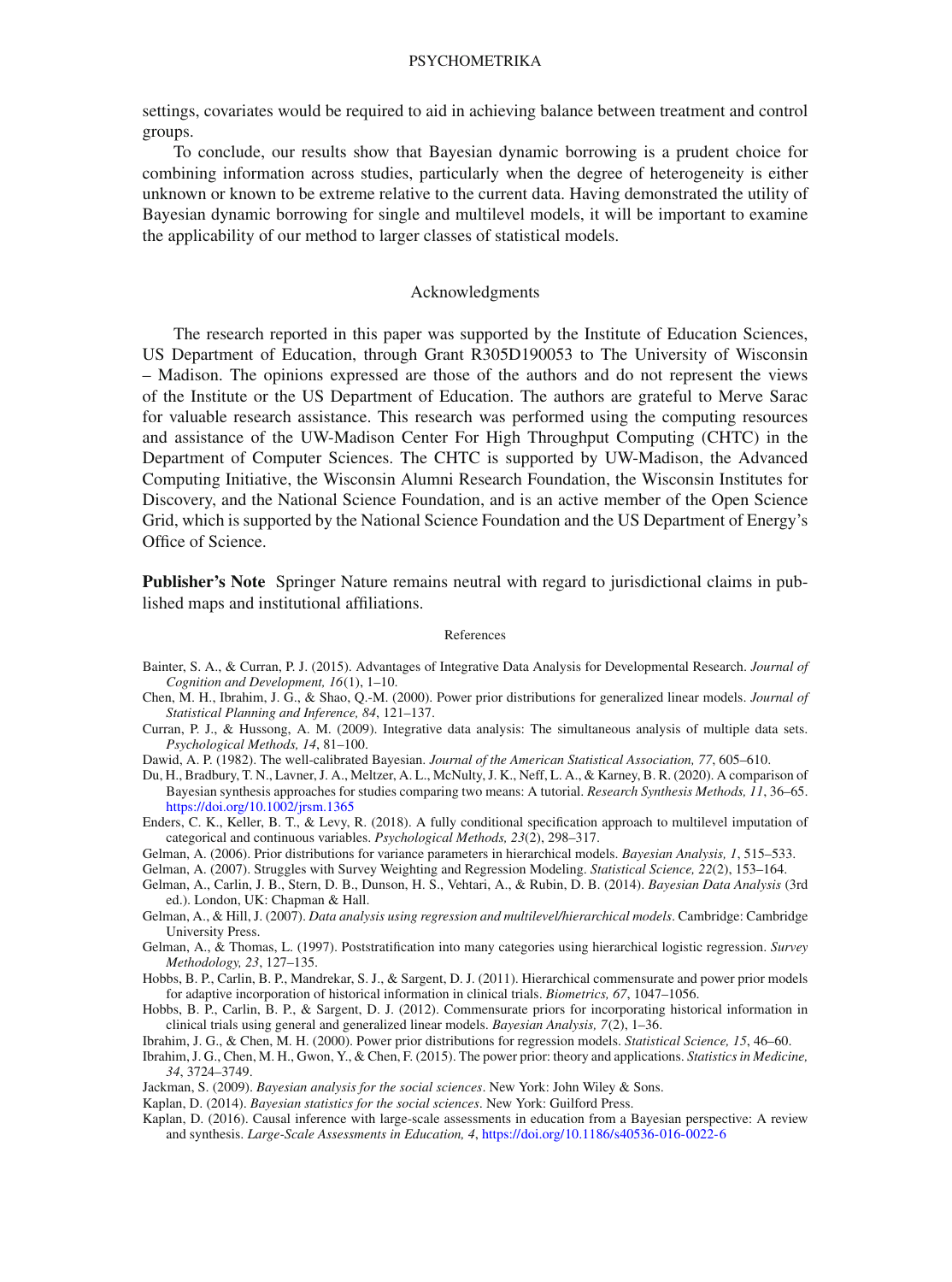- <span id="page-28-5"></span>Kaplan, D., & Kuger, S. (2016). The methodology of PISA: Past, present, and future. In S. Kuger, E. Klieme, N. Jude, & D. Kaplan (Eds.), *Assessing contexts of learning world-wide - Extended context assessment frameworks.* Dordrecht: Springer.
- <span id="page-28-7"></span>Kaplan, D., & Park, S. (2013). Analyzing international large-scale assessment data within a Bayesian framework. In L. Rutkowski, M. Von Davier, & D. Rutkowski (Eds.), *A handbook of international large-scale assessment: Background, technical issues, and methods of data analysis.* London: Chapman Hall/CRC Press.

<span id="page-28-22"></span>Keller, B. T., & Enders, C. K. (2019). Blimp user's guide (version 2.1).

- <span id="page-28-23"></span>Lewandowski, D., Kurowicka, D., & Joe, H. (2009). Generating random correlation matrices based on vines and extended onion method. *Journal of Multivariate Analysis, 100*, 1989–2001.
- <span id="page-28-28"></span>Little, R. J. (2006). Calibrated Bayes: A Bayes/frequentist roadmap. *The American Statistician, 60*, 213–223.
- <span id="page-28-29"></span>Little, R. J. (2011). Calibrated Bayes, for statistics in general, and missing data in particular. *Statistical Science, 26*, 162–174.
- <span id="page-28-18"></span>Liu, G. F. (2018). A dynamic power prior for borrowing historical data in noninferiority trials with binary endpoint. *Pharmaceutical Statistics, 17*, 61–73.
- <span id="page-28-17"></span>Marcoulides, K. M. (2017). *A Bayesian synthesis approach to data fusion using augmented data-dependent priors (Unpublished doctoral dissertation)*. Arizona State University.
- <span id="page-28-11"></span>Martin, M. O., Mullis, I., & Hooper, M. (2016). *Methods and procedures in TMISS 2015*. Chestnut Hill, MA: TIMSS and PIRLS International Study Center, Boston College.
- <span id="page-28-30"></span>Mislevy, R. J. (1991). Randomization-based inference about latent variables from complex samples. *Psychometrika, 56*, 177–196.
- <span id="page-28-31"></span>Mislevy, R. J., Beaton, A. E., Kaplan, B., & Sheehan, K. M. (1992). Estimating population characteristics from sparse matrix samples of item responses. *Journal of Educational Measurement, 29*, 133–161.
- <span id="page-28-24"></span>Morita, S., Thall, P. F., & Müller, P. (2008). Determining the effective sample size of a parametric prior. *Biometrics, 64*, 595–602.
- <span id="page-28-32"></span>NCES. (2018). *Early Childhood Longitudinal Program (ECLS) - Overview. National Center for Education Statistics*, Institute of Education Sciences, U.S. Dept. of Education, Washington, DC. [https://nces.ed.gov/ecls/.](https://nces.ed.gov/ecls/)
- <span id="page-28-25"></span>Neuenschwander, B., Capkun-Niggli, G., Branson, M., & Spiegelhalter, D. J. (2010). Summarizing historical information on controls in clinical trials. *Clinical Trials, 7*(1), 5–18.
- <span id="page-28-2"></span>OECD. (2002). *PISA 2000 technical report*. Paris: Organization for Economic Cooperation and Development.
- <span id="page-28-4"></span>OECD. (2019). PISA 2018 Results: (Volumes I-IV): What students know and can do. [https://doi.org/10.1787/5f07c754](https://doi.org/10.1787/5f07c754-en) [en.](https://doi.org/10.1787/5f07c754-en)
- <span id="page-28-0"></span>O'Hagan, A., Buck, C. E., Daneshkhah, A., Eiser, J. R., Garthwaite, P. H., Jenkinson, D. J., & Rakow, T. (2006). *Uncertain judgements: Eliciting experts' probabilities*. West Sussex, England: Wiley.
- <span id="page-28-8"></span>O'Malley, J., Normand, S., & Kuntz, R. (2002). Sample size calculation for a historically controlled clinical trial with adjustment for covariates. *Journal of Biopharmaceutical, 12*(2), 227–247.
- <span id="page-28-13"></span>Pocock, S. J. (1976). The combination of randomized and historical controls in clinical trials. *Journal of Chronic Diseases, 29*, 175–188.
- <span id="page-28-26"></span>R Core Team. (2019). *R: A language and environment for statistical computing [Computer software manual*. Vienna, Austria. [https://www.R-project.org/.](https://www.R-project.org/)
- <span id="page-28-20"></span>Rässler, S. (2002). *Statistical matching: A frequentist theory, practical applications, and alternative Bayesian approaches*. New York: Springer.
- <span id="page-28-6"></span>Raudenbush, S. W., & Bryk, A. S. (2002). *Hierarchical linear models: Applications and data analysis methods* (2nd ed.). Thousands Oaks, CA: Sage Publications.
- <span id="page-28-21"></span>Rubin, D. B. (1986). Statistical matching using file concatenation with adjusted weights and multiple imputation. *Journal of Business and Economic Statistics, 4*, 87–95.
- <span id="page-28-1"></span>Rutkowski, L., Von Davier, M., & Rutkowski, D. (2013). *Handbook of international large-scale assessment: Background, technical issues, and methods of data analysis*. Boca Raton: Chapman Hall/CRC.
- <span id="page-28-14"></span>Schmidli, H., Gsteiger, S., Roychoudhury, S., O'Hagan, A., Spiegelhalter, D., & Neuenschwander, B. (2014). Robust meta-analytic-predictive priors in clinical trials with historical control information. *Biometrics, 70*(4), 1023–1032.
- <span id="page-28-27"></span>Stan Development Team. (2020). *RStan: the R interface to Stan*. [http://mc-stan.org/.](http://mc-stan.org/) R package version 2.21.2.
- <span id="page-28-15"></span>Sung, Y. J., Schwander, K., Arnett, D. K., Kardia, S. L. R., Rankinen, T., Bouchard, C., & Rao, D. (2014). An empirical comparison of meta-analysis and mega-analysis of individual participant data for identifying gene-environment interactions. *Genetic Epidemiology, 38*, 369–378.
- <span id="page-28-19"></span>Thompson, L., Chu, J., Xu, J., Li, X., Nair, R., & Tiwari, R. (2021). Dynamic borrowing from a single prior data source using the conditional power prior. *Journal of Biopharmaceutical Statistics, 31*(4), 403–424.
- <span id="page-28-16"></span>Tierney, J., Vale, C., Riley, R., Smith, C. T., Stewart, L., Clarke, M., & Rovers, M. (2015). Individual participant data (ipd) meta-analyses of randomised controlled trials: Guidance on their use. *PLoS Medicine 12*(7), [https://doi.org/10.](https://doi.org/10.1371/journal.pmed.1001855) [1371/journal.pmed.1001855.](https://doi.org/10.1371/journal.pmed.1001855)
- <span id="page-28-12"></span>US Department of Education. (2019). *NAEP: Nations Report Card*. [https://nces.ed.gov/nationsreportcard/.](https://nces.ed.gov/nationsreportcard/) Accessed Nov. 16, 2019.
- <span id="page-28-10"></span>Vehtari, A., Gabry, J., Yao, Y., & Gelman, A. (2019). *loo: Efficient leave-one-out cross-validation and WAIC for Bayesian models*. <https://CRAN.R-project.org/package=loo> R package version 2.1.0.
- <span id="page-28-9"></span>Vehtari, A., Gelman, A., & Gabry, J. (2017). Practical Bayesian model evaluation using leave-one-out cross-validation and WAIC. *Statistics and Computing, 27*, 1413–1432.
- <span id="page-28-3"></span>Viele, K., Berry, S., Neuenschwander, B., Amzal, B., Chen, F., Enas, N., & Thompson, L. (2014). Use of historical control data for assessing treatment effects in clinical trials. *Pharmaceutical Statistics, 13*, 41–54.